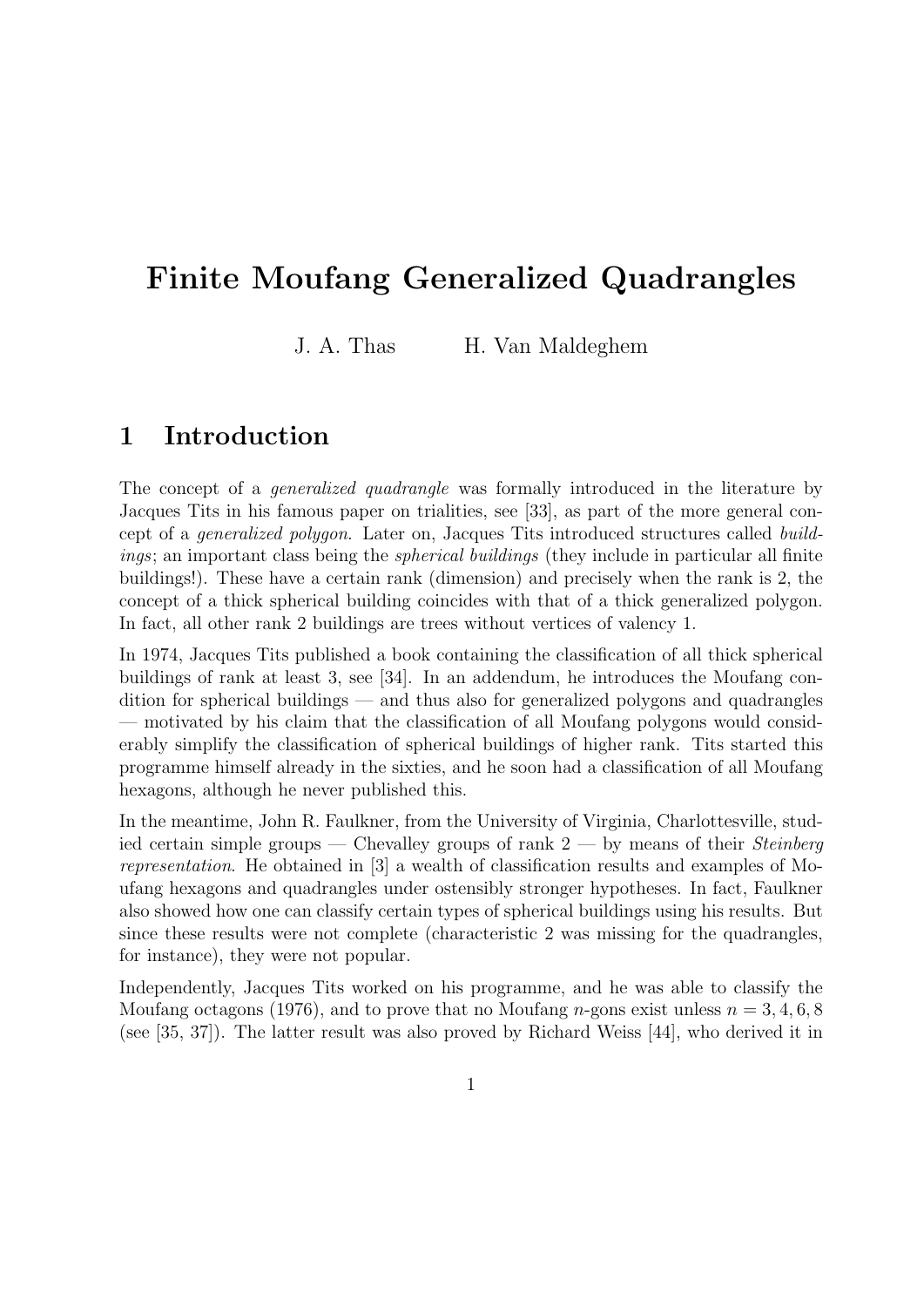more general context in a simpler way. The case  $n = 3$  amounts to projective planes and was treated long before (the terminology stems from this case). For  $n = 6, 8$ , see above. Hence only the case of Moufang quadrangles was missing. However, Tits knew how to derive the Steinberg relations (see below) from the Moufang property, and he considered this as a first step in the classification. This result was published in 1994, see [39].

In the finite case, Fong  $\&$  Seitz published two papers [4, 5] in which they classify finite groups with a certain property. They do not interpret their result geometrically, but it was observed by J. Tits that one of the corollaries they state in fact amounts to a classification of all finite Moufang polygons, in particular all finite Moufang quadrangles.

In the meantime, several characterizations and equivalent definitions for finite Moufang quadrangles became available. Many of these start from an a priori weaker assumption compared to the Moufang condition. For instance, Thas, Payne & Van Maldeghem proved in [29] that every finite half Moufang generalized quadrangle (see below) is a Moufang quadrangle. A similar approach was used by Van Maldeghem, Thas & Payne in [42] to show that any finite 3-Moufang generalized quadrangle is a Moufang quadrangle (see below; this result was generalized by Van Maldeghem & Weiss to arbitrary finite polygons in [43]). In 1998, Van Maldeghem [41] proved that the 2-Moufang condition for thick generalized quadrangles is equivalent with the 3-Moufang condition. Recently, K. Thas and H. Van Maldeghem [32] proved that half 2-Moufang implies Moufang for finite generalized quadrangles. Other types of characterizations using collineations exist. For instance, in [22], J. A. Thas showed that the Moufang condition for finite generalized quadrangles is equivalent to a condition on the collineation group fixing any apartment. We will review all these results below.

In September 2002, the full classification of generalized polygons appeared in a book [40]. The part about quadrangles takes a special place, because not only it is the lengthiest part, but also because it is the most complicated. On top of that, a new class of Moufang quadrangles was discovered along the way  $-$  in 1997. These new examples were not only missing in the original list of J. Tits, they did neither seem to be related to any classical, algebraic or mixed group. Until Mühlherr  $\&$  Van Maldeghem [12] show that any such generalized quadrangle arises as fixed point structure in a certain mixed building of type  $F_4$ . This was somehow overlooked by Tits since this construction process is not captured by the theory of algebraic groups, but it is a "mixed analogue" of it. Of course, these new quadrangles are all infinite!

So we have now a beautiful and satisfying proof for the classification of Moufang polygons, in particular Moufang quadrangles (much more elementary than the proof for the finite case of Fong & Seitz!).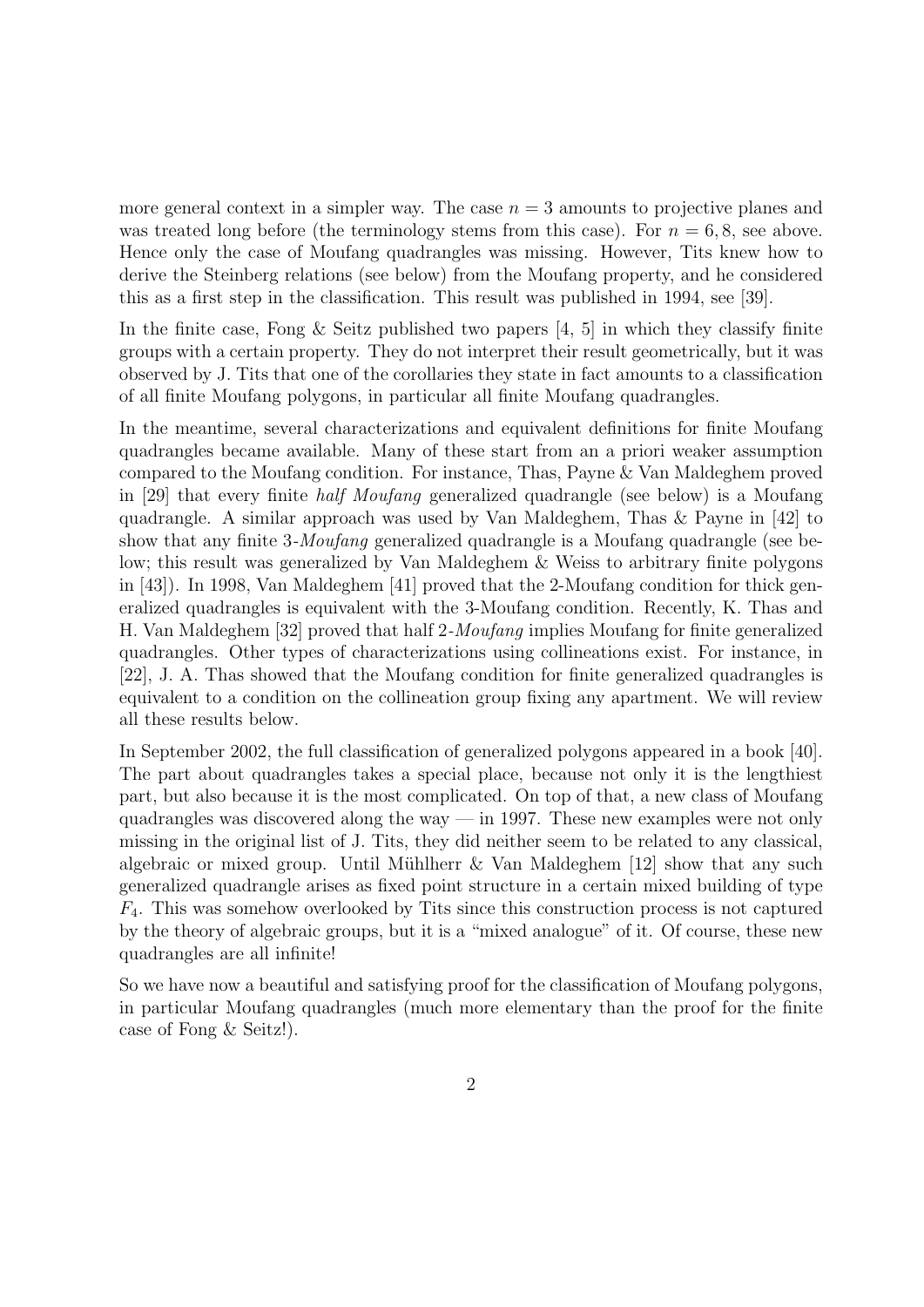From the moment on that it became clear that all Moufang quadrangles would be classified, people started to look at the infinite analogues of the characterizations of finite Moufang quadrangles reviewed above. The result is that almost all results mentioned above have been generalized to the infinite case, including the original result of P. Fong & G. Seitz!

The complicated and involved group theoretic approach to Moufang quadrangles by P. Fong and G. Seitz encouraged people in the mid seventies to start looking for a combinatorial-geometric classification of finite Moufang quadrangles. Finite generalized quadrangles became around that time popular and important research objects in finite geometry, with a lot of applications and connections. A large machinery to tackle all sorts of problems about finite generalized quadrangles was created mainly by S. E. Payne and J. A. Thas, and collected in [15]. Amongst other things, the monograph [15] contains a purely geometric approach to finite Moufang quadrangles. It does not provide a full classification — one case could not be solved at that point.

Recently, J. A. Thas proved some new classification results for finite generalized quadrangles admitting certain collineations — much weaker than the Moufang condition in that the conditions required by Thas are local, i.e., the hypothetical group fixes some element! But as a corollary the complete classification of finite Moufang quadrangles follows in an entirely geometric way.

In the present paper, we will review some equivalent Moufang conditions for (finite) generalized quadrangles, and we will review the geometric classification in the finite case.

# 2 Definitions

### 2.1 Generalized quadrangles

A generalized quadrangle (GQ)  $S = (\mathcal{P}, \mathcal{L}, I)$  is a structure with a (nonempty) point set  $P$ , a (nonempty) line set  $\mathcal{L}$ , a symmetric relation I between  $P$  and  $\mathcal{L}$ , called the *incidence* relation, satisfying the following three axioms.

- (GQ1) Every line is incident with at least two points and no two lines are incident with two common points.
- (GQ2) Every point is incident with at least two lines and no two points are incident with two common lines.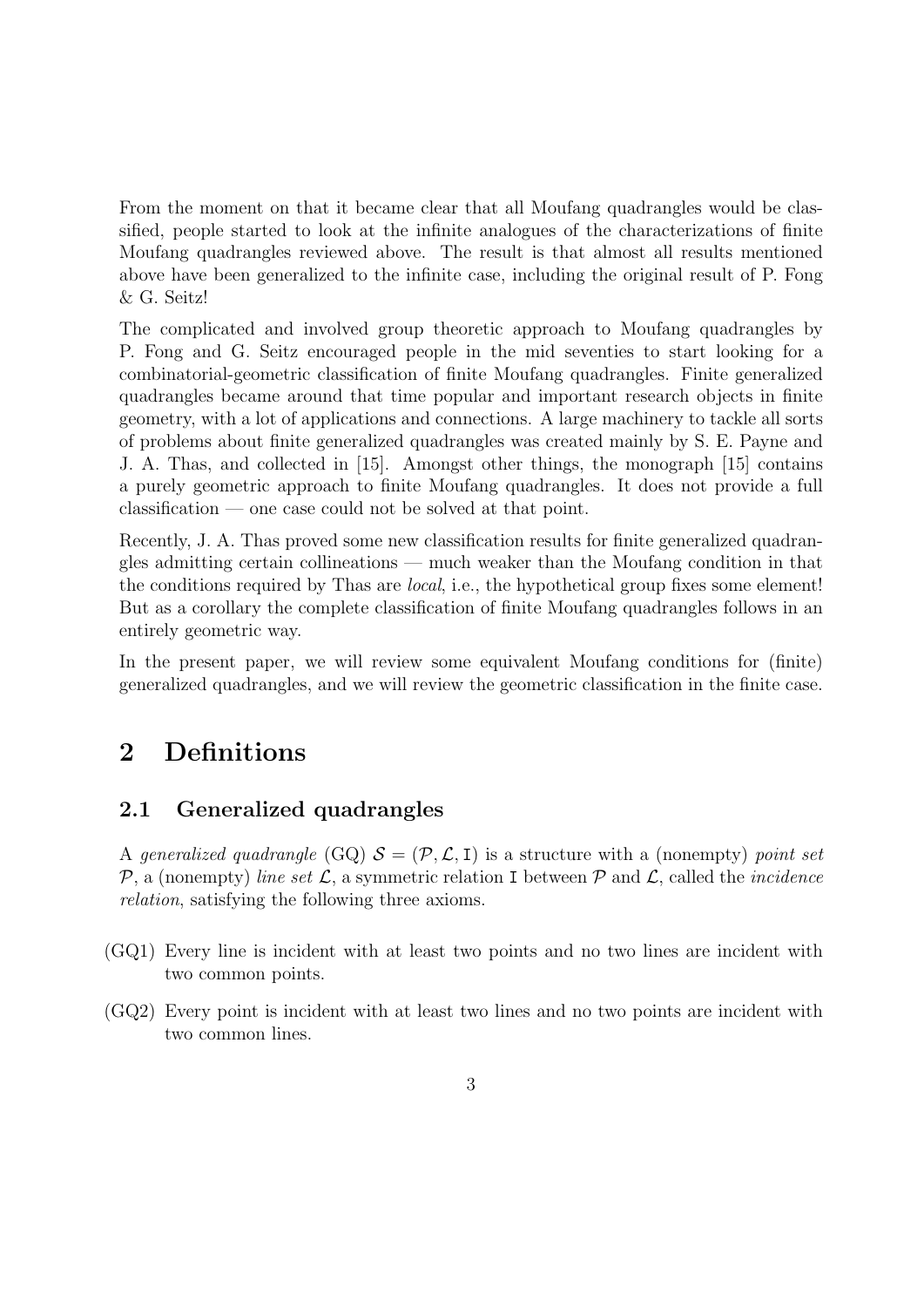(GQ3) For every point  $x \in \mathcal{P}$  and for every line  $L \in \mathcal{L}$  with  $x \not\in L$ , there exists a unique point-line pair  $(y, M) \in \mathcal{P} \times \mathcal{L}$  with  $x \in M I y L$ .

We will refer to the last property (GQ3) as the *Main Axiom*. If every point (respectively, line) is incident with at least three lines (respectively, points), then we call the generalized quadrangle (GQ) thick. A non-thick GQ with exactly two lines through any point will be called a  $(k \times \ell)$ -grid, where lines have size k and  $\ell$ . Every non-thick GQ is either a grid or a dual grid. It follows that a GQ is thick whenever some line is incident with at least three points and some point is incident with at least three lines. A grid which is also a dual grid is an ordinary quadrangle. As for the incidence relation, we will often use terminology that suggests that we consider lines as sets of points (which is allowed by the fact that these points completely determine the line in question). Collinear points are points which are on a common line *(joined by a line)*; concurrent lines are lines through the same point (intersecting in the same point). The set of points collinear with a given point x will be denoted  $x^{\perp}$ . More generally, the set of points collinear to each point of some subset  $A \subseteq \mathcal{P}$  is denoted  $A^{\perp}$ . We also write  $A^{\perp\perp}$  for  $(A^{\perp})^{\perp}$ . For two non-collinear points x, y, we call  $\{x, y\}^{\perp}$  the trace of x and y, and  $\{x, y\}^{\perp\perp}$  the span of x and y. If two points are not collinear, or two lines not concurrent, then we will call them sometimes opposite. A thick GQ automatically satisfies the following property: the number of points on a line is a constant  $1 + s$  and the number of lines through a point is a constant  $1 + t$ . In this case we call  $(s, t)$  the *order* of the GQ. Note that s is not necessarily equal to t (we will see examples below). If  $s = t$ , then we simply speak about order s.

The definition of a GQ is symmetric with respect to  $P$  and  $\mathcal{L}$ . Interchanging these two sets gives rise to another GQ, which we call the *dual* of S and denote by  $S<sup>D</sup>$ . Hence we have a *principle of duality*: each statement has a dual which does not need a separate proof. Every definition also has a dual which needs no separate explanation.

If x is a point of a GQ  $S$ , and L a line not through this point, then we will often denote the unique point of S collinear with x and incident with L by  $proj_L x$ , and call it the projection of x onto L. The Main Axiom guarantees that this is well defined. We generalize this to points z on L by putting  $z = \text{proj}_L z$ , if  $zL$ , and to lines M concurrent with  $L \neq M$ , by denoting the intersection point  $proj_L M$ . Similarly for the dual.

### 2.2 Collineations and subquadrangles

Let  $S = (\mathcal{P}, \mathcal{L}, I)$  be a GQ. Let  $\mathcal{P}' \subseteq \mathcal{P}$  and  $\mathcal{L}' \subseteq \mathcal{L}$  be such that  $\mathcal{S}' = (\mathcal{P}', \mathcal{L}', I')$ , with I' the induced incidence relation in  $(\mathcal{P}' \times \mathcal{L}') \cup (\mathcal{L}' \times \mathcal{P}')$ , is a GQ. Then we say that  $\mathcal{S}'$  is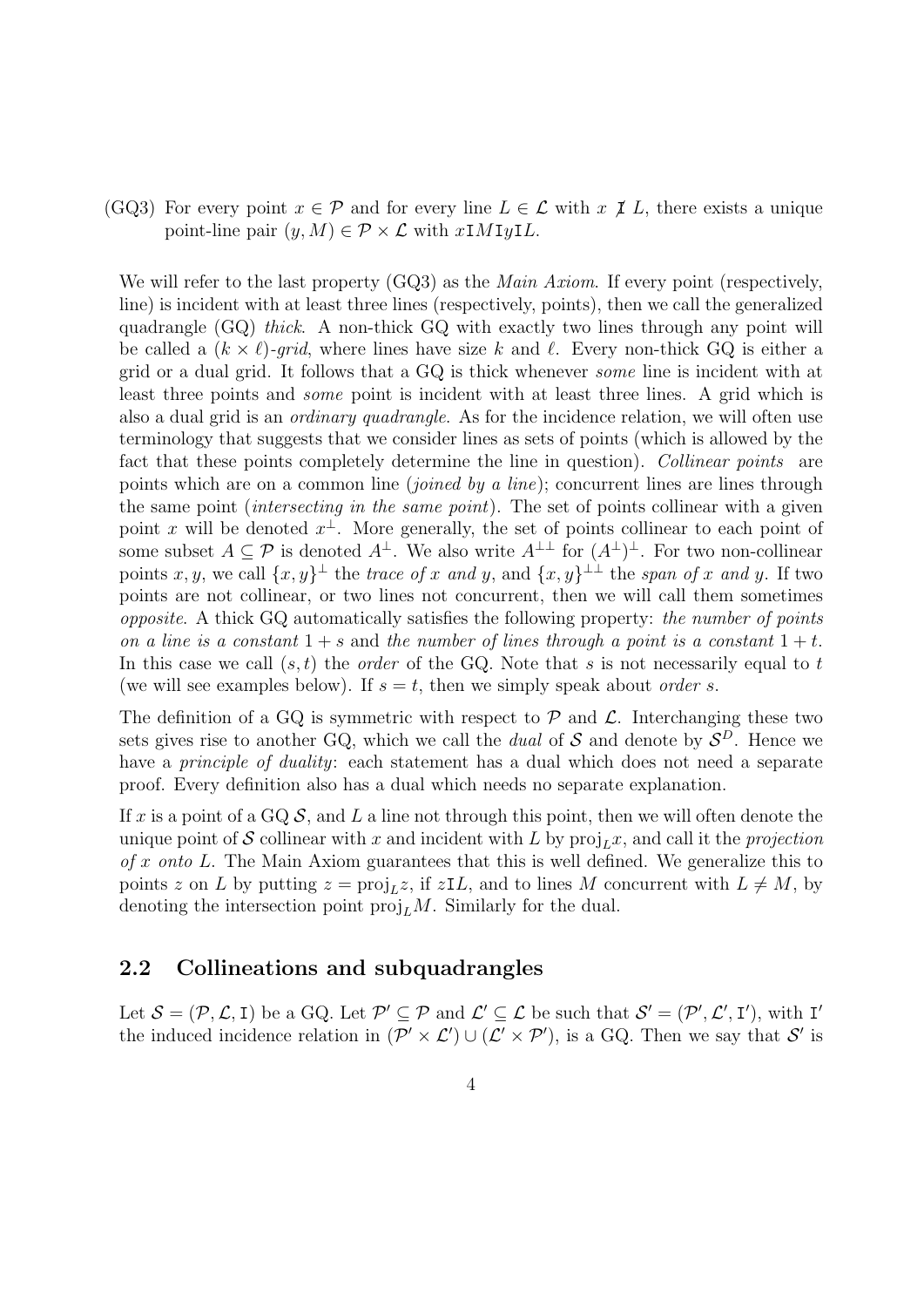a subquadrangle, or subGQ, of S, induced by  $\mathcal{P}'$  and  $\mathcal{L}'$ . If S' has the additional property that every point of S on any line of S' belongs to S', then we say that S' is a full subGQ. Dually, we obtain *ideal subGQs*. In the finite case there are strong restrictions on the existence of towers of full or ideal subGQs. These are a consequence of the combinatorial result that  $t \leq s^2$  and  $s \leq t^2$ , for the order  $(s,t)$  of a thick GQ (this was first shown in [8]). In particular, we deduce from the results in Chapter 1 and 2 of [15]

**Proposition 2.1** ([15]) Let S be a thick GQ of order  $(s,t)$ . Then  $t \leq s^2$  and  $s \leq t^2$ . If  $\mathcal{S}'$  is a full subGQ of order  $(s,t'), t' < t$ , then  $st' \leq t$ . If, moreover,  $\mathcal{S}''$  is a full subGQ of S' of order  $(s, t'')$ ,  $t'' < t'$ , then  $t = s^2$ ,  $t' = s$  and  $t'' = 1$ . In particular, S'' does not admit a proper full subGQ.

An *isomorphism* from a GQ  $S = (\mathcal{P}, \mathcal{L}, I)$  to a GQ  $S' = (\mathcal{P}', \mathcal{L}', I')$  consists of a bijection  $\varphi : \mathcal{P} \to \mathcal{P}'$ , a bijection (denoted with the same symbol)  $\varphi : \mathcal{L} \to \mathcal{L}'$ , such that  $xL$  if and only if  $x^{\varphi}I'L^{\varphi}$ , for all  $(x, L) \in \mathcal{P} \times \mathcal{L}$ . If an isomorphism from S to S' exists, then we say that S and S' are isomorphic. An isomorphism from S to itself is called a collineation or *automorphism*. The set of all collineations of a given  $GQ \mathcal{S}$  is a group which we denote by AutS and call the full collineation group of  $S$ , as opposed to an ordinary collineation *group of*  $S$ , which is just a subgroup of Aut $S$ .

The connection between collineations and subGQ will become apparent from the following proposition, which can easily be deduced from Theorem 2.4.1 of [15].

**Proposition 2.2** ([15]) Let  $\varphi$  be a collineation of the GQ S. Let P' (respectively,  $\mathcal{L}'$ ) be the set of invariant points (respectively, lines) of S under  $\varphi$ . If  $\mathcal{P}'$  contains two opposite points of S, and L' contains two opposite lines of S, then  $\mathcal{P}'$  and L' induce a subGQ of S.

A whorl about the point x is a collineation of a GQ fixing all lines through the point x. The previous proposition implies the following.

Corollary 2.3 Let  $\varphi$  be a whorl about the point x of a thick GQ S. Let  $\mathcal{P}'$  be the set of invariant points of  $\varphi$  and  $\mathcal{L}'$  the set of invariant lines of  $\varphi$ . Then only the following possibilities can occur.

(i)  $\mathcal{L}'$  is the set of lines through x and  $\mathcal{P}' \subseteq x^{\perp}$ .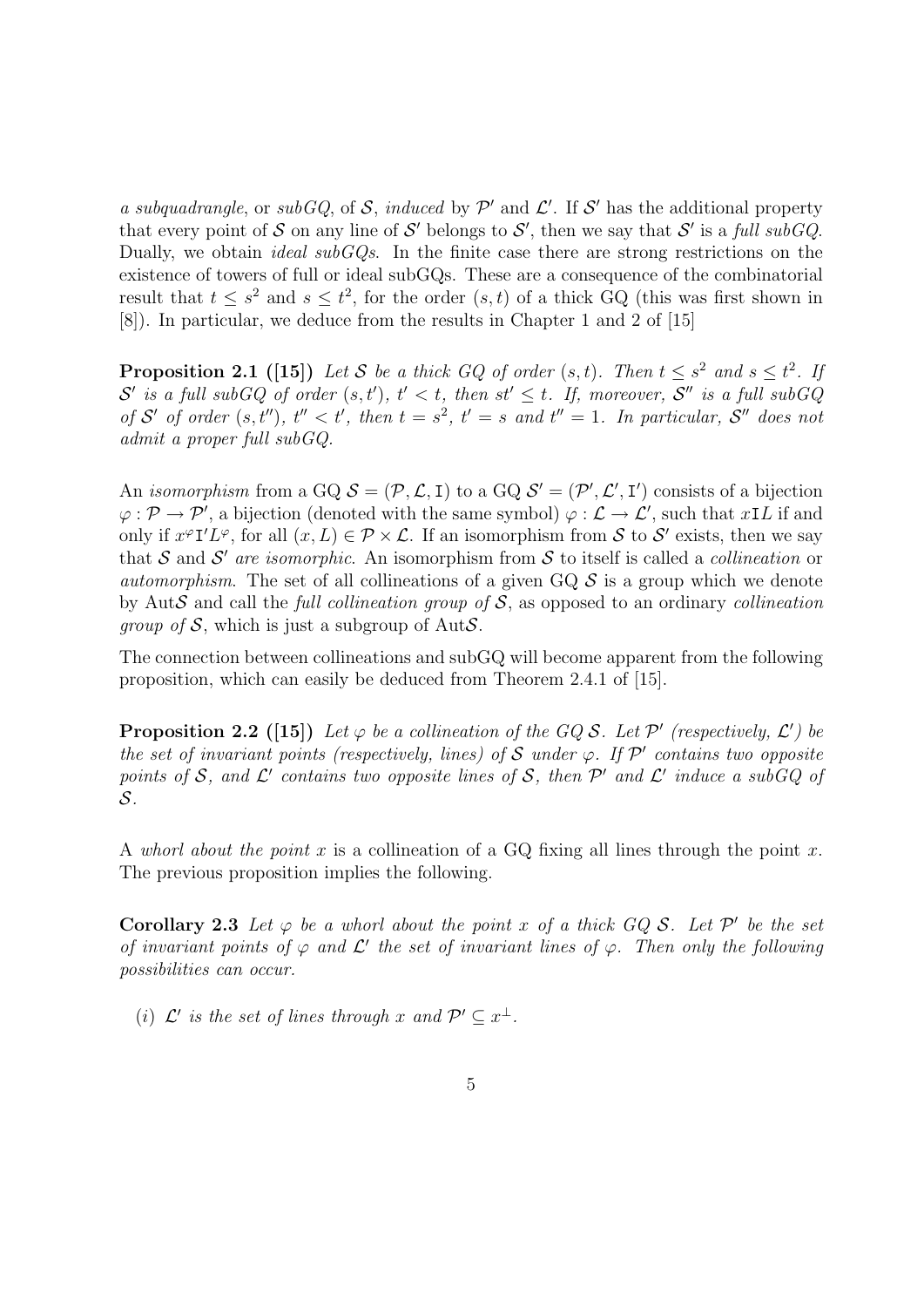- (ii) There is a point  $y \notin x^{\perp}$  fixed by  $\varphi$  and  $\{x, y\}^{\perp} \subseteq \mathcal{P}' \subseteq (\{x, y\}^{\perp} \cup \{x, y\}^{\perp\perp})$ , while each element of  $\mathcal{L}'$  is incident with a unique point of  $\{x, y\}^{\perp}$  and a unique point of  ${x, y}^{\perp\perp}.$
- (iii) The sets  $\mathcal{P}'$  and  $\mathcal{L}'$  induce a thick ideal subGQ of S.

## 2.3 The Moufang property and analogues

We introduce some more notation. Let  $S$  be a GQ. An *apartment* is an ordinary quadrangle in S. It consists of four points and four lines forming a closed path of length 8 in the incidence graph of  $S$ . A *root* is a set of five 'consecutive' elements of an apartment (a path of length 4 in the incidence graph). Hence a root contains either two points  $x_1, x_2$ and three lines  $L_1, L_2, L_3$ , with  $L_1 I x_1 I L_2 I x_2 I L_3$ , or dually, it contains three points and two lines. It will be useful to distinguish between these dual notions. Therefore, we will call the former a root, and the latter (dual) a *dual root*. But we emphasize that this is only motivated by our special situation, and this distinction is usually not made in the literature. A root without its extremal lines will be called a panel, more precisely, the interior (panel) of the root. Similar but dual definitions for *dual panels*. So a panel is a set of two collinear points, together with the joining line.

We are now ready to define the Moufang property for generalized quadrangles.

Let S be a generalized quadrangle with full collineation group G. Let  $\pi$  be a panel. Then we say that  $\pi$  has the Moufang property (or, equivalently,  $\pi$  is a Moufang panel) if for some root  $\alpha$  with interior  $\pi$ , the group  $G^{[\pi]}$  of collineations (called *root elations*, and dually dual root elations) fixing every element incident with some element of  $\pi$  acts transitively on the set of apartments containing  $\alpha$ . It is easy to show that the definition of Moufang panel is independent of the root involved in that definition.

We can even say a little more. Suppose that  $\theta \in G^{[\pi]}$ , with  $\pi$  as above. Suppose that θ leaves an apartment through π invariant. Then, using Corollary 2.3, we see that θ is the identity. Hence, in general,  $G^{[\pi]}$  acts semiregularly on the set of apartments through α, with α a root with interior π, and it acts regularly on that set precisely when π is a Moufang panel.

If every panel and every dual panel of the  $GQ \mathcal{S}$  has the Moufang property, then we say that S has the Moufang property, or that S is a Moufang GQ. If every panel is a Moufang panel, or if every dual panel is a Moufang dual panel, then we say that  $\mathcal S$  is a half Moufang GQ. If  $\mathcal S$  is a Moufang GQ, then the group generated by all root elations and dual root elations is called the *little projective group of*  $S$ .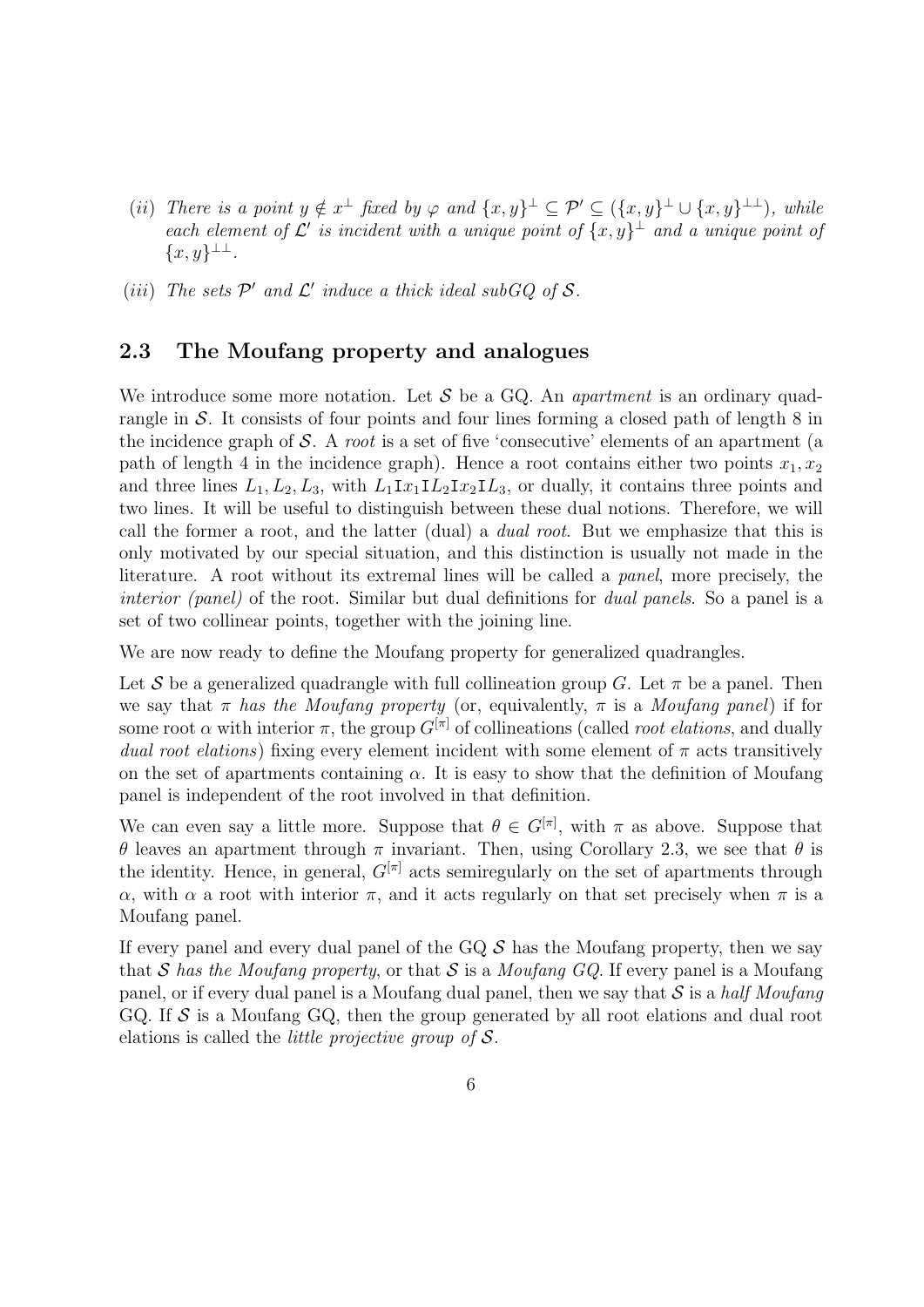A collineation of S that fixes all lines concurrent with a given line L is automatically a root elation, and it will be called an *axial root elation* with axis L. Dually we define *central* root elations with center some point x. An axial root elation with axis  $L$  is sometimes also called a *symmetry about*  $L$ ; similarly, a central root elation with center  $x$  is sometimes also called a symmetry about x.

A flag of a GQ is an incident point-line pair. Let  $\{x, L\}$  be a flag of the GQ S. Let MIx and yIL such that y  $\cancel{I}$  M. As above, it is easy to see with the aid of Corollary 2.3, that the group  $G^{[x,L]}$  of whorls about both x and L acts semiregularly on the set of apartments containing  $\{x, y, L, M\}$ . We call the flag  $\{x, L\}$  a *Moufang flag* if the group  $G^{[x,L]}$  acts transitively (and hence regularly) on the set of apartments containing  $\{x, y, L, M\}$ . This definition is independent of the chosen line M through  $x, M \neq L$ , and of the chosen point y on L,  $y \neq x$ .

We see that the definition of a Moufang flag is a self dual one, hence there is no need to introduce something like a 'dual Moufang flag'. If every flag of the  $GQ \mathcal{S}$  is a Moufang flag, then we call  $\mathcal S$  3-Moufang, where the number 3 refers to the length of the sequence  $(y, L, x, M)$  as a path in the incidence graph of S (which is the graph with vertex set  $P \cup \mathcal{L}$ , and adjacency is incidence).

Now let x be any point of the GQ  $S$ . If the group  $G^{[x]}$  of whorls about x acts transitively on the set of points of S opposite x (here, this is not necessarily a regular action!), then we say that x is a center of transitivity. Dually, we define an axis of transitivity. If all points are centers of transitivity, and all lines are axes of transitivity, then we say that  $\mathcal S$ is a 2-Moufang GQ. If either all points are centers of transitivity, or all lines are axes of transitivity, then we call  $S$  a half 2-Moufang GQ.

A special case of the above arises when for a point  $x$ , there is a group  $G$  of whorls about x acting sharply transitively on the set of points opposite x. In this case we say that x is an *elation point*. Dually, we define *elation lines*. Every elation point is a center of transitivity. If x is an elation point and the group  $G$  is abelian, then we say that x is a translation point, and that  $S$  is a translation generalized quadrangle (TGQ).

Let  $\{x, L\}$  again be a flag of the GQ S, with x a point and L a line. Another flag  $\{y, M\}$ is called *opposite*  $\{x, L\}$  if the point y is opposite x and the line M is opposite L. If the group  $G_{x,L}$  of all collineations of S fixing the flag  $\{x, L\}$  acts transitively on the set of flags opposite  $\{x, L\}$ , then we say that  $\{x, L\}$  is a *transitive flag*. If all flags are transitive, then we say that S is a 1-Moufang  $GQ$ , or, equivalently, that S satisfies the Tits condition, or that  $S$  is a Tits  $GQ$ .

Let S be a Tits GQ with full collineation group G. Let  $\{x, L\}$  be any flag in S, with  $x \in \mathcal{P}$ and  $L \in \mathcal{L}$ . Put  $B = G_{x,L}$ . Let  $\Sigma$  be an apartment containing  $\{x, L\}$ . Put  $N = G_{\Sigma}$ ,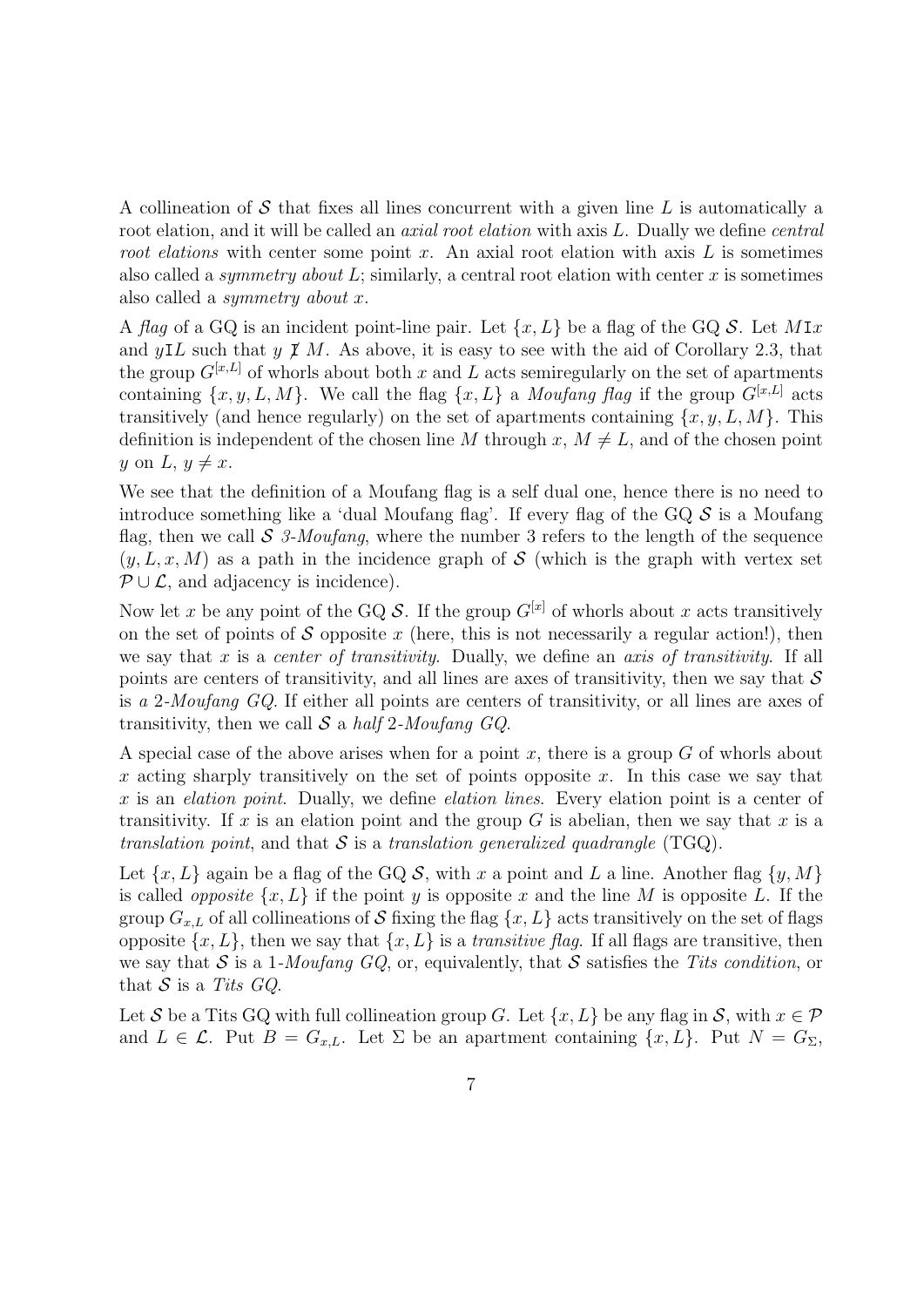the (setwise) stabilizer of  $\Sigma$ . Put  $H = B \cap N$ . Then H has to fix  $\Sigma$  elementwise, and is precisely the group of collineations fixing  $\Sigma$  elementwise. Hence  $H \triangleleft N$ . Now, if there exists a nilpotent normal subgroup U of B such that  $UH = B$ , then we say that S has the Fong-Seitz property, or satisfies the Fong-Seitz condition. Hence a Fong-Seitz GQ is a Tits GQ with an additional group theoretic property (the existence of a rather large nilpotent normal subgroup U of B; large means  $UH = B$ ). From group-theoretic point of view this is a natural condition. Note that, a priori, nothing guarantees uniqueness of U.

It is readily checked that a Moufang GQ is always a 3-Moufang GQ, that a 3-Moufang GQ is always a 2-Moufang GQ, and that a 2-Moufang GQ is always a Tits GQ.

Finally, let x and y be two opposite points of a GQ  $S$ . Let L be any line through x. If the group of whorls about both  $x$  and  $y$  acts transitively on the set of points incident with  $L$ but different from x and from  $proj_L y$ , then we say that  $\{x, y\}$  is a transitive pair of points. One shows easily that this definition is independent of the choice of L, and independent of the order of  $x$  and  $y$ .

All Moufang GQs have been classified by Tits & Weiss in the monograph Moufang Polygons [40]. Technically, the classification was completed in 1997. In the finite case, which will be considered below, the classification of Moufang GQs follows from the classification of Fong-Seitz GQs by Fong & Seitz [4, 5]. They show that the Moufang condition implies the Fong-Seitz property, and then they use entirely group theoretic methods to classify the Fong-Seitz GQ (in fact, they classify all Fong-Seitz generalized polygons, but the part of quadrangles is the largest by far). The proof is highly untransparent from geometric point of view, and it is approximately 100 pages long. The results reviewed in the present paper provide a complete alternative proof of the classification of the Fong-Seitz GQ, with almost pure geometric arguments. Of course, since the condition is group-theoretic, there has to be some (elementary) group theory involved, to reduce the conditions to a more geometric setting. This geometric setting will exactly be the Moufang condition, where no nilpotency of any subgroup is required any longer.

### 2.4 Some combinatorial definitions

The geometric classification of finite Moufang quadrangles heavily uses the combinatorics of these objects. The following definitions are crucial to this approach.

Let S be a finite generalized quadrangle of order  $(s,t)$ . A pair of opposite points x, y is called *regular* if every point collinear with at least two elements of  $\{x, y\}^{\perp}$  is collinear with all elements of  $\{x, y\}^{\perp}$ ; in such a case either  $s = 1$  or  $s \ge t$  (see 1.3.6 of [15]). Dually,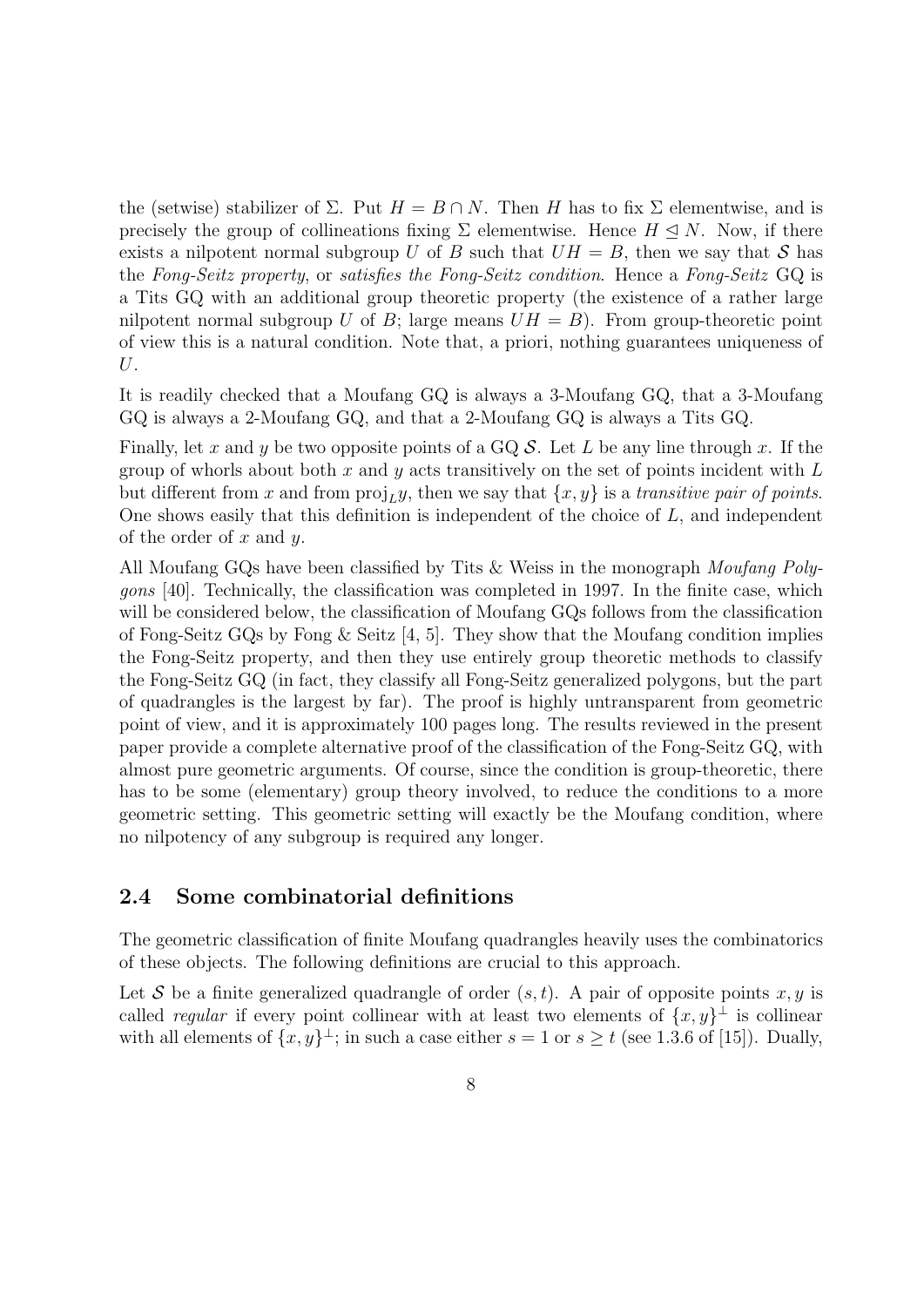one defines regular pairs of opposite lines. If for a point  $x$ , all pairs of opposite points containing x are regular, then we say that x is regular. Hence, if x is a regular point, and y is opposite x, then  $|\{x,y\}^{\perp\perp}| = |\{x,y\}^{\perp}| = 1 + t$ .

A triad of points is a set of three pairwise opposite points.

Suppose again that x and y are two opposite points of the GQ  $S = (\mathcal{P}, \mathcal{L}, I)$ . Then we put  $cl(x,y) = \{z \in \mathcal{S} | z^{\perp} \cap \{x,y\}^{\perp} \neq \emptyset\}$ . A point u has *Property* (*H*) provided that  $z \in cl(x, y)$  if and only if  $x \in cl(y, z)$  whenever  $\{x, y, z\}$  is a triad of points in  $u^{\perp}$ .

#### 2.5 The finite Moufang quadrangles

In this paragraph, we describe the finite thick Moufang quadrangles, which are, up to duality, the finite classical quadrangles (being related to classical groups). We refer to [15] for more details and properties.

Consider a nonsingular quadric of Witt index 2, that is, of projective index 1, in  $\mathbf{PG}(4,q)$ and  $PG(5, q)$ , respectively. The points and lines of the quadric form a generalized quadrangle which is denoted by  $\mathcal{Q}(4,q)$  and  $\mathcal{Q}(5,q)$ , respectively, and has order  $(q,q)$  and  $(q, q^2)$ , respectively. Next, let H be a nonsingular Hermitian variety in  $\text{PG}(3, q^2)$ , respectively  $\text{PG}(4, q^2)$ . The points and lines of H form a generalized quadrangle  $H(3, q^2)$ , respectively  $H(4, q^2)$ , which has order  $(q^2, q)$ , respectively  $(q^2, q^3)$ . The points of  $\mathbf{PG}(3, q)$ together with the totally isotropic lines with respect to a symplectic polarity of  $\text{PG}(3, q)$ form a GQ  $W(q)$  of order q. The generalized quadrangles defined in this paragraph are the so-called thick classical generalized quadrangles, see Chapter 3 of [15].

## 3 Conditions equivalent to the Moufang condition

#### 3.1 Some general results

In the general case, we have the following theorem.

**Theorem 3.1** ([6, 19, 20]) Let S be a thick generalized quadrangle. Then the following conditions are equivalent.

- (a) The Moufang condition.
- (b) The 3-Moufang condition.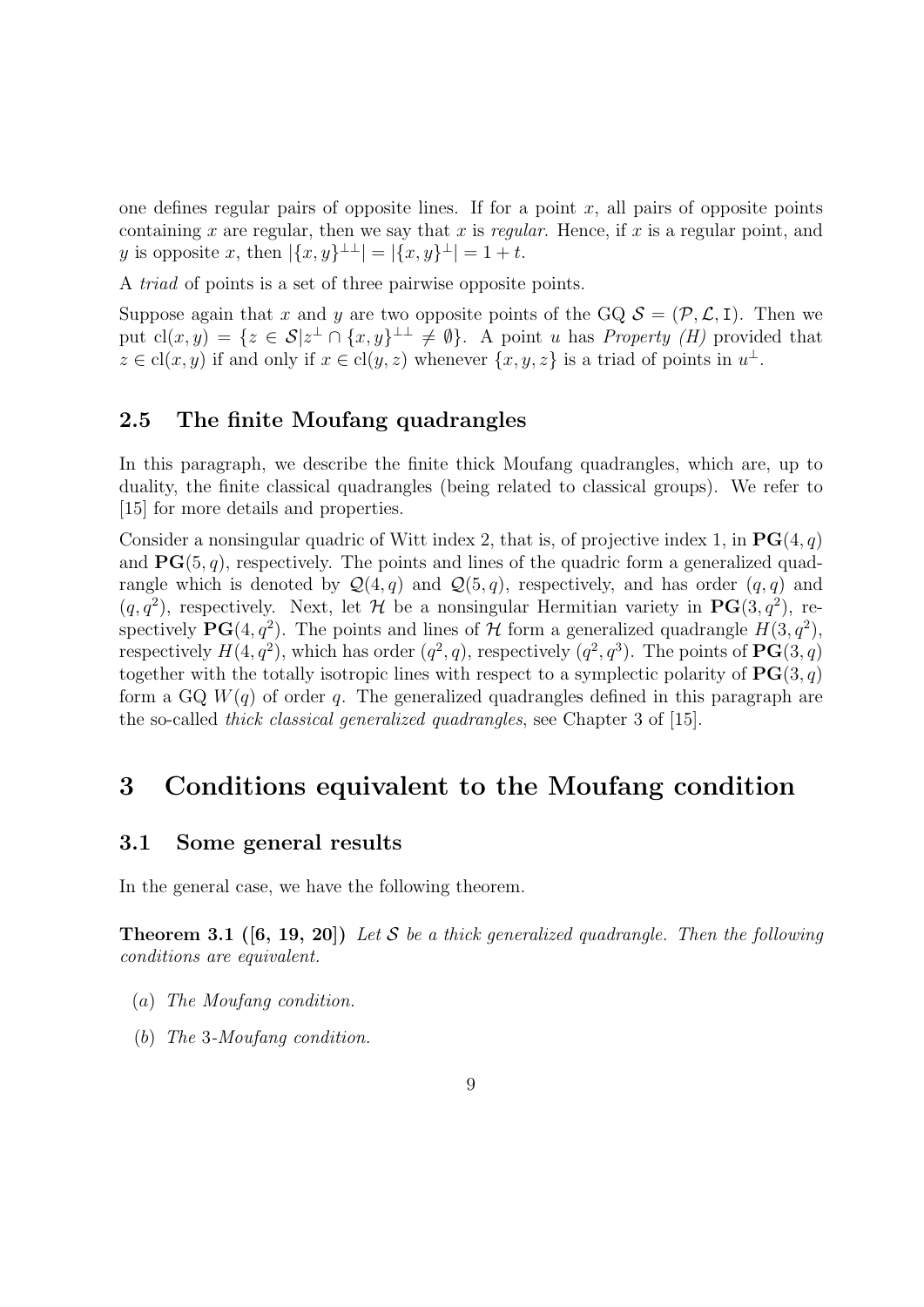- (c) The 2-Moufang condition.
- (d) The half Moufang condition.
- (e) The Fong-Seitz condition.

The proof of the implication  $(a) \Rightarrow (e)$  of this theorem reveals another interesting property of a Moufang GQ.

Fix an apartment  $\Sigma$  containing  $\{x, L\}$ . We put  $\Sigma = \{x_1, x_2, \ldots, x_8\}$ , where we read the subscripts modulo 8, with  $x_i \text{I} x_{i+1}$ , for all  $i \in \mathbb{Z}$  mod 8, and where  $x_2 = x$  and  $x_3 = L$ . The group of root elations related to the panel  $\{x_{i-1}, x_i, x_{i+1}\}\$  will be denoted  $U_i$ . We put  $U = \langle U_1, U_2, U_3, U_4 \rangle$ . Then it can be shown that  $U = U_1 U_2 U_3 U_4$ . If the *commutator* of two group elements g, h is the product  $[q, h] = q^{-1}h^{-1}gh$ , and the *commutator subgroup* [A, B] of two subgroups A, B is the group generated by the elements [a, b] for all  $a \in A$ and  $b \in B$ , then the following can be proved, up to renumbering.

- (i)  $[U_1, U_2] = [U_2, U_3] = [U_3, U_4] = \{\mathrm{id}\}.$
- (ii)  $U_2$  and  $U_4$  are commutative and  $U_1$  and  $U_3$  are nilpotent of class at most 2 (i.e.,  $[U_i, U_i] \leq Z(U_i), i = 1, 3$ .

$$
(iii)
$$
  $[U_{i-1}, U_{i+1}] \leq U_i$ ,  $i = 2, 3$ , and  $[U_1, [U_2, U_4]] = \{\text{id}\}.$ 

(*iv*) 
$$
[U_1, U_4] \le U_2 U_3
$$
 and  $[[U_0, U_2], U_4] \le U_2[U_2, U_4]$ .

The foregoing relations are the so-called *Steinberg relations*. They are implied by the groups with Steinberg representation that J. R. Faulkner studied (see the introduction). It is now clear that Faulkner studied Moufang quadrangles, but starting with an a priori stronger condition. Also, the Steinberg representation involves only one apartment, which reflects the following property.

**Proposition 3.2** ([40]) A GQ has the Moufang property if and only if for some apartment  $\Sigma$  every panel and every dual panel inside  $\Sigma$  is a Moufang panel and dual Moufang panel, respectively.

From Theorem 3.1 one also deduces that every Moufang quadrangle has nontrivial symmetries.

We also note that the product  $U_1U_2U_3$  is a group of whorls acting sharply transitively on the set of points opposite  $x = x_2$ . So we see that every point of every Moufang quadrangle is an elation point. We easily deduce the following statement.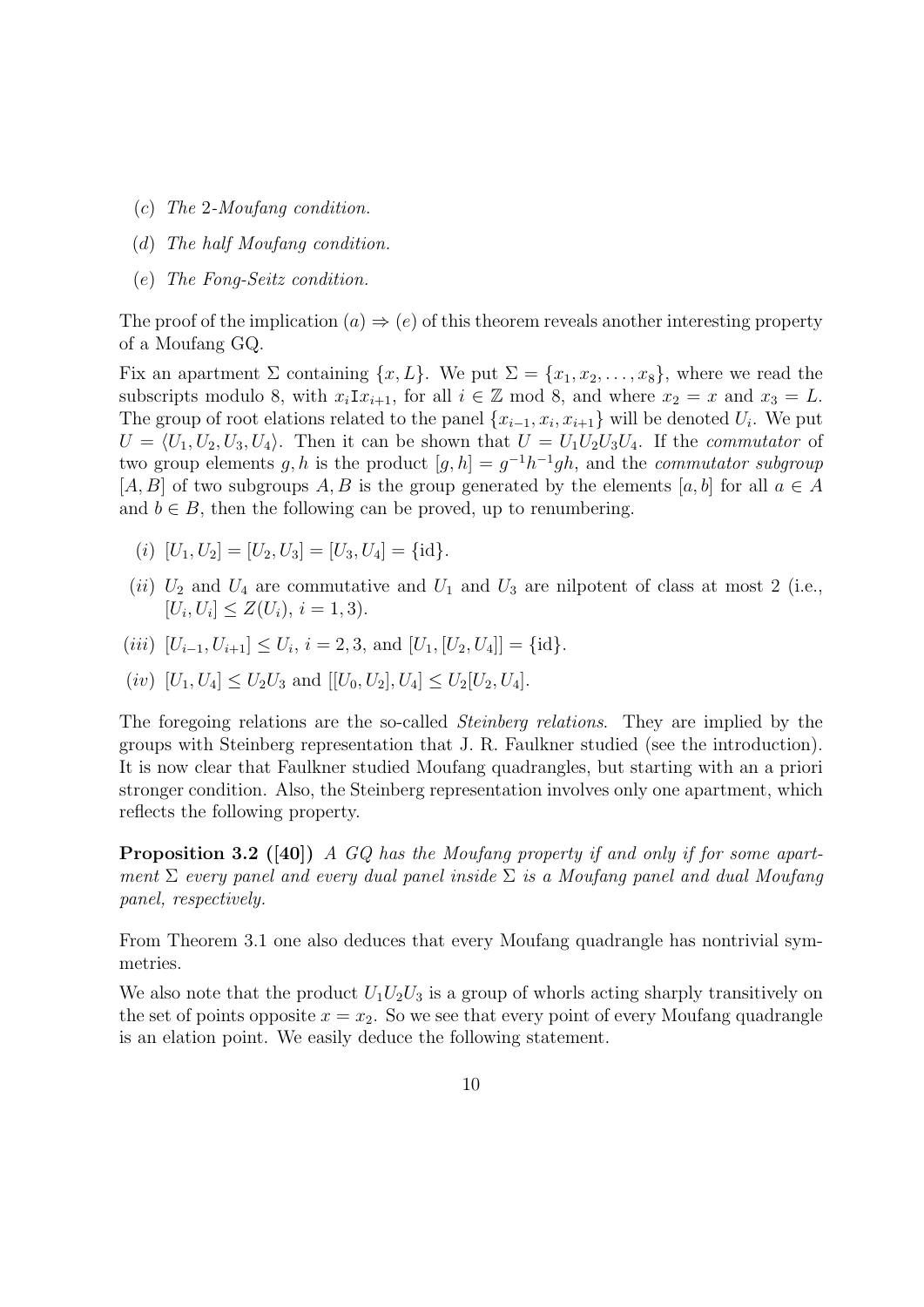**Corollary 3.3** ([6]) A generalized quadrangle is a Moufang quadrangle if and only if it contains two opposite elation points and an elation line, or two opposite elation lines and an elation point.

The fact that 2-Moufang quadrangles are Moufang quadrangles implies another interesting fact.

**Corollary 3.4** ([6]) If all pairs of opposite points of a generalized quadrangle S are transitive and all pairs of lines are transitive, then  $S$  is a Moufang quadrangle (but not all Moufang quadrangles arise in this way).

### 3.2 The finite case

In the finite case, there are some stronger results available. We summarize all characterizations.

**Theorem 3.5** ([4, 5, 22, 29, 32, 41, 42]) Let S be a thick finite generalized quadrangle. Then the following conditions are equivalent.

- (a) The Moufang condition.
- (b) The 3-Moufang condition.
- (c) The 2-Moufang condition.
- (d) The half Moufang condition.
- (e) The Fong-Seitz condition.
- (f) The half 2-Moufang condition.
- (g) Every point is an elation point.
- (h) Up to duality, every pair of opposite points is a transitive pair.

The following is a recent result that characterizes a subclass of the class of finite Moufang quadrangles.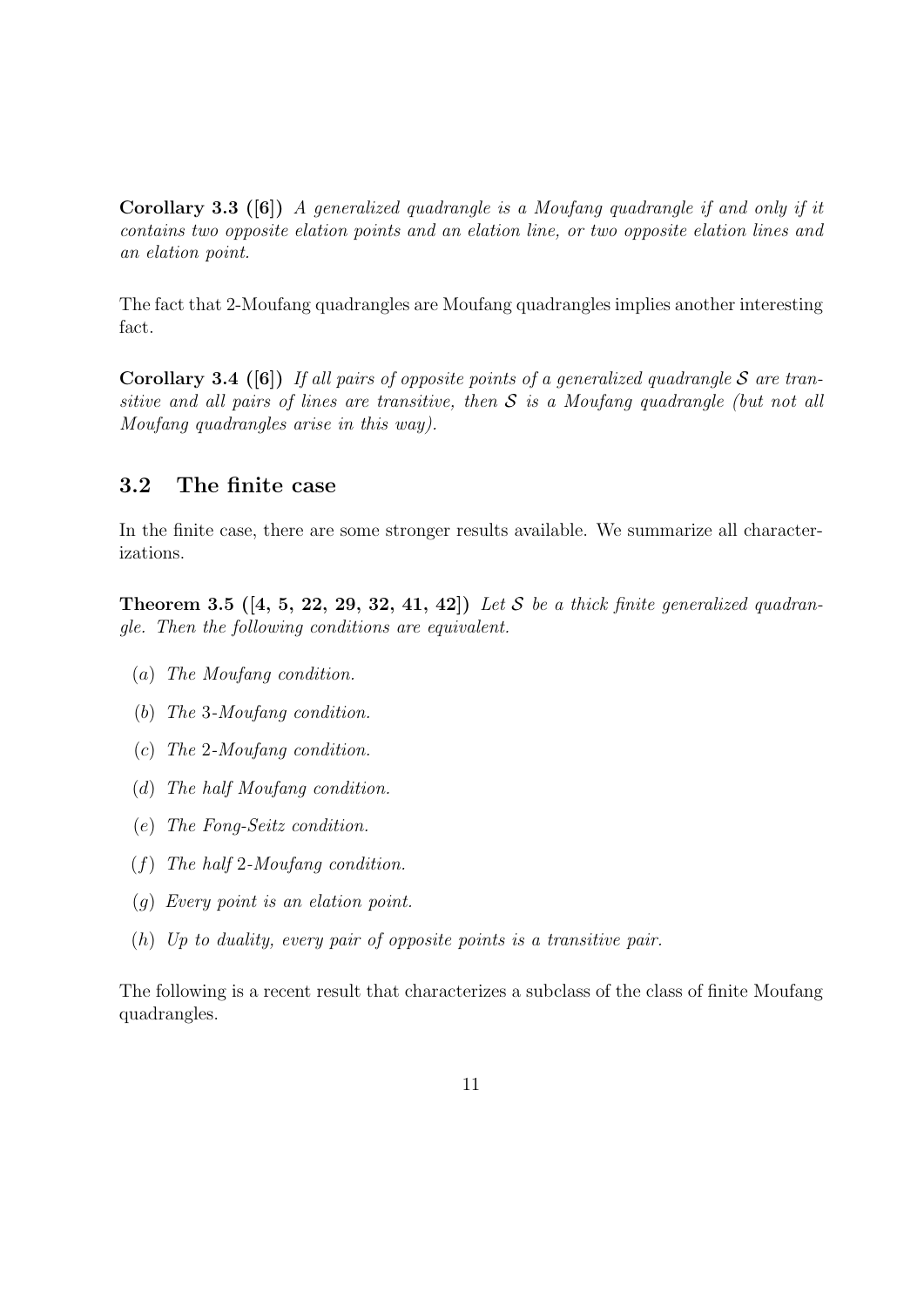**Proposition 3.6 ([31])** Let S be a finite generalized quadrangle. Suppose that for every pair  $\{L, M\}$  of opposite lines, there is some line N concurrent with both L and M with the property that the group of whorls about both  $L$  and  $M$  acts transitively on the points incident with N, but different from  $proj_N L$  and from  $proj_N M$ . Then S is a Moufang generalized quadrangle.

Finally, we remark that the foregoing results are proved without the classification of finite simple groups. Indeed, assuming that classification, one can classify all finite 1- Moufang generalized quadrangles. This is demonstrated in [2], but the proof is completely uninformative and gives no information or insight whatsoever. Therefore, the above results and their proofs are worthwhile to produce.

# 4 Finite Moufang quadrangles : the four cases

## 4.1 Finite Moufang quadrangles and Property  $(H)$

The following theorem shows the relation between the Moufang condition and Property  $(H).$ 

**Theorem 4.1 (Chapter 9 of [15])** If each panel of the thick finite generalized quadrangle S is a Moufang panel, then any point u of S has Property  $(H)$ .

Then in Chapter 5 of [15] the following strong result is obtained.

**Theorem 4.2** ([15]) If the thick finite generalized quadrangle S of order  $(s,t)$  satisfies Property  $(H)$  at each point, then one of the following must occur:

- (i) All points of S are regular, and so  $s \geq t$ .
- (ii) All spans of opposite point pairs have size two.
- (iii)  $S \cong H(4, s)$ .

Combining Theorems 4.1 and 4.2 we then obtain the next corollary.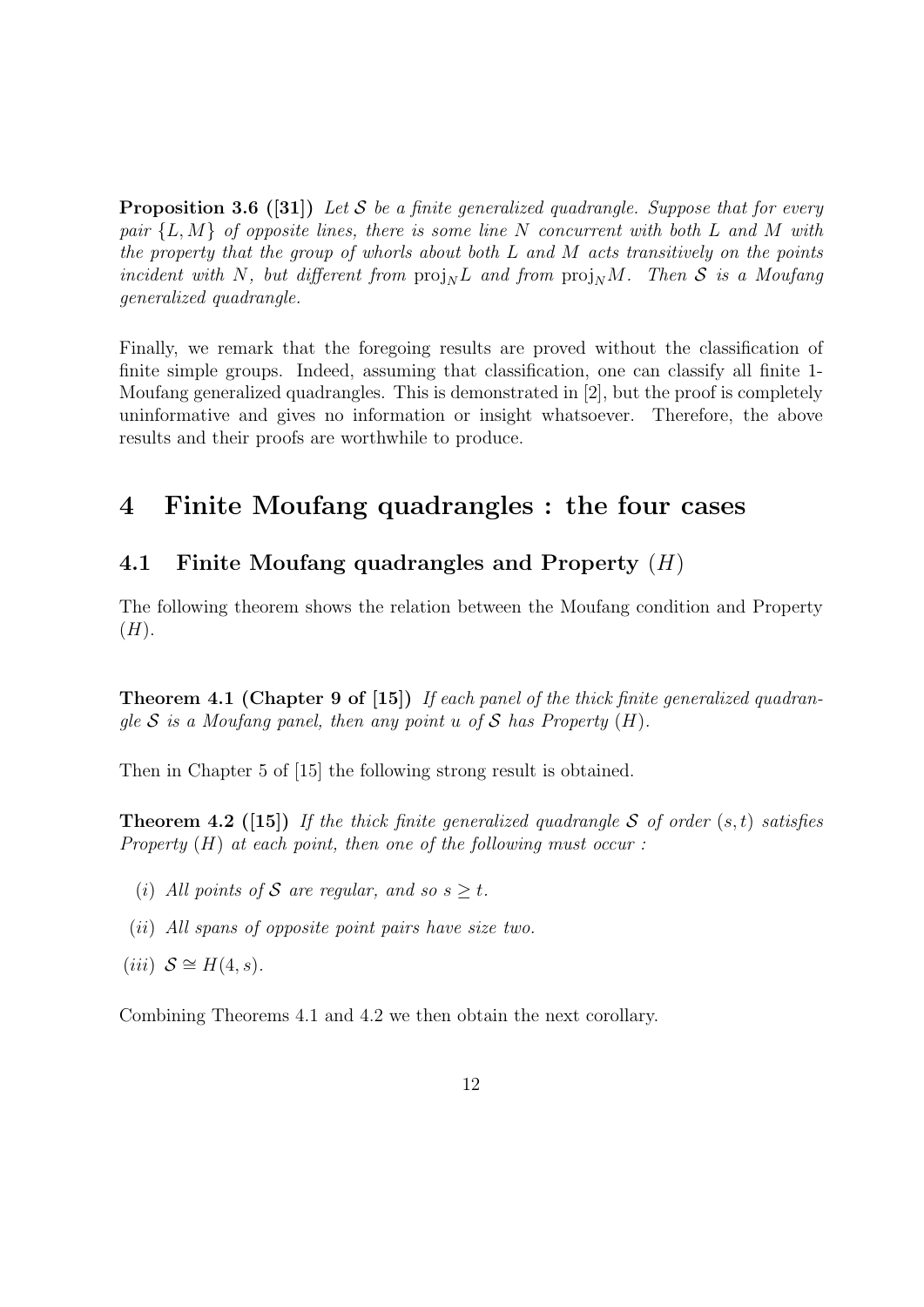**Corollary 4.3** If each panel of the thick finite generalized quadrangle S of order  $(s,t)$  is a Moufang panel, then one of the following must occur.

- (i) All points of S are regular, and so  $s > t$ .
- (ii) All spans of opposite point pairs have size two.
- (iii)  $S \cong H(4, s)$ .

Crucial for the proof of Theorem 4.2 is the following characterization theorem.

**Theorem 4.4 ([21])** A generalized quadrangle of order  $(s,t)$ , with  $s^3 = t^2$  and  $s \neq 1$ , is isomorphic to the classical generalized quadrangle  $H(4, s)$  if and only if all spans of opposite point pairs have size at least  $\sqrt{s}+1$ .

### 4.2 Finite Moufang quadrangles : the four cases

To classify all finite Moufang quadrangles, four cases have to be considered, which will be shown by the following theorem.

**Theorem 4.5 (Chapter 9 of [15])** Let S be a finite Moufang quadrangle of order  $(s,t)$ with  $1 \leq s \leq t$ . Then one of the following holds.

- (i) Either S or its dual is isomorphic to  $W(s)$  and so  $(s,t) = (q,q)$  for some prime power q.
- (ii)  $S \cong H(4, s)$  and so  $(s, t) = (q^2, q^3)$  for some prime power q.
- (iii) All lines are regular, with  $s < t$ , and all spans of opposite point pairs have size two.
- (iv) All spans of opposite point pairs have size two, and all spans of opposite line pairs have size two.

To obtain case (i) we rely on the following characterization theorem.

**Theorem 4.6** A finite generalized quadrangle of order s, with  $s \neq 1$ , is isomorphic to  $W(s)$  if and only if all its points are regular.

Remark. Theorem 4.6 is the oldest combinatorial characterization of a class of GQ. A proof is essentially due to Singleton [17] although he erroneously thought he had proved a stronger result, but the first satisfactory treatment may have been given by Benson [1]. No doubt it was discovered independently by several authors, e.g. Tallini [18].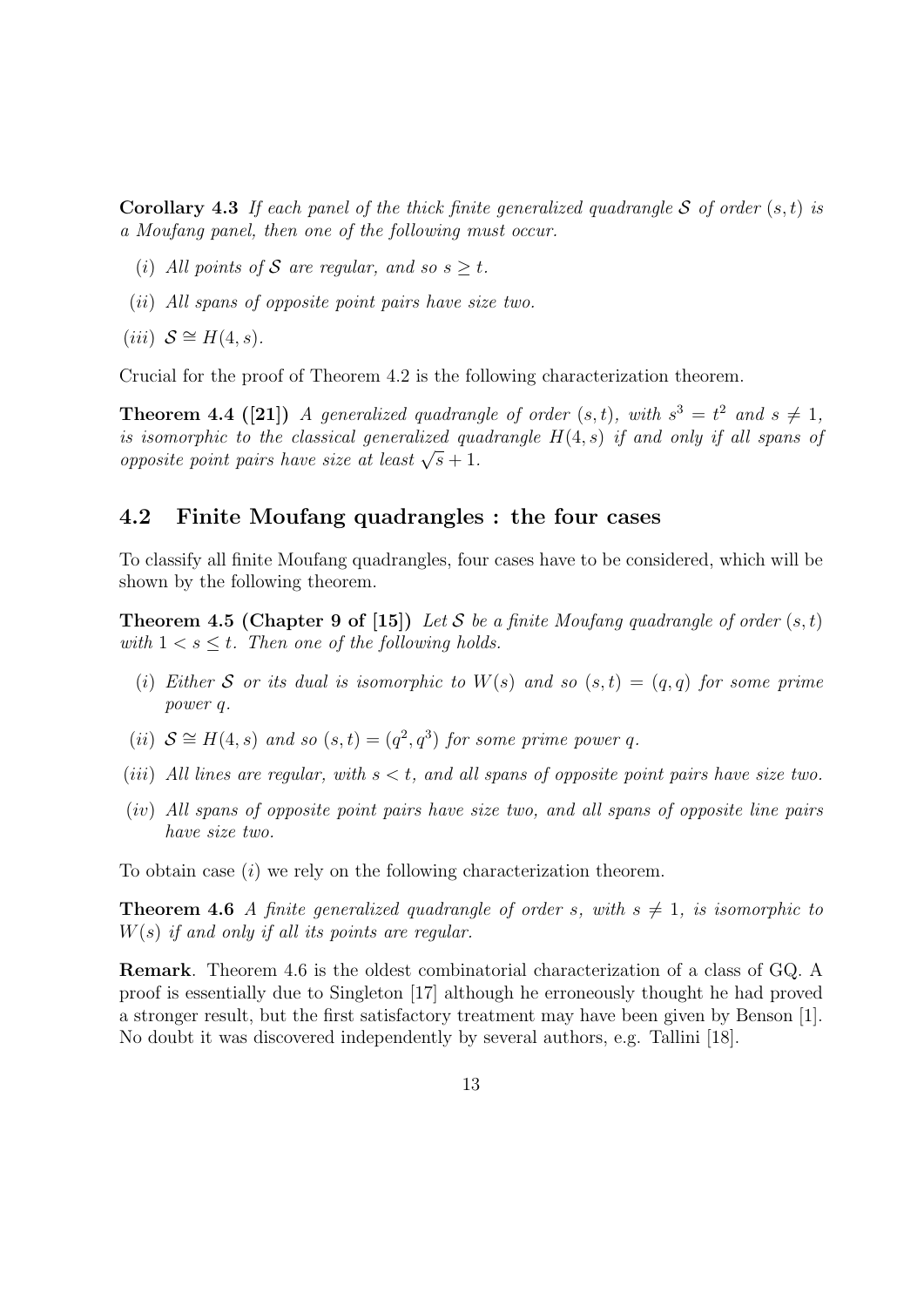### 4.3 The cases  $(iii)$  and  $(iv)$

To prove the next result we rely on the main theorem concerning Frobenius groups.

Theorem 4.7 (Chapter 9 of [15])  $Case (iv)$  cannot occur.

For case *(iii)* the following result can be proved.

**Theorem 4.8 (Chapter 9 of [15])** In case (iii) we have  $t = s^2$  and each point is a translation point.

Corollary 4.9 To complete the classification of all finite Moufang quadrangles it would be sufficient to show that if S is a generalized quadrangle of order  $(s, s^2)$ , with  $s \neq 1$ , for which every point is a translation point, then  $S \cong Q(5, s)$ .

# 5 Finite translation generalized quadrangles of order  $(s, s^2)$

#### 5.1 Translation generalized quadrangles and eggs

In  $\text{PG}(4n-1, q)$  we consider a set  $O = O(n, 2n, q)$  of  $q^{2n} + 1$   $(n-1)$ -dimensional subspaces  $\mathbf{PG}^{(0)}(n-1, q)$ ,  $\mathbf{PG}^{(1)}(n-1, q)$ , ...,  $\mathbf{PG}^{(q^{2n})}(n-1, q)$ , every three of which generate a  $\mathbf{PG}(3n-1, q)$  and such that each element  $\mathbf{PG}^{(i)}(n-1, q)$  of O is contained in a  $\mathbf{PG}^{(i)}(3n-1, q)$ 1, q) having no point in common with any  $\mathbf{PG}^{(j)}(n-1, q)$  for  $j \neq i$ . The space  $\mathbf{PG}^{(i)}(3n-1, q)$ 1, q) is called the tangent space of O at  $\mathbf{PG}^{(i)}(n-1,q)$ . Such a set O is called a pseudo*ovoid* or a *generalized ovoid* or an  $[n-1]$ -*ovoid* or an egg of  $\text{PG}(4n-1, q)$ ; a [0]-ovoid of  $PG(3, q)$  is just an ovoid of  $PG(3, q)$ .

Now embed  $\mathbf{PG}(4n-1, q)$  in a  $\mathbf{PG}(4n, q)$  and construct a point-line geometry  $T(n, 2n, q) =$  $T(O)$  as follows.

Points are of three types:

(i) the points of  $\textbf{PG}(4n, q)$  not in  $\textbf{PG}(4n - 1, q)$ ;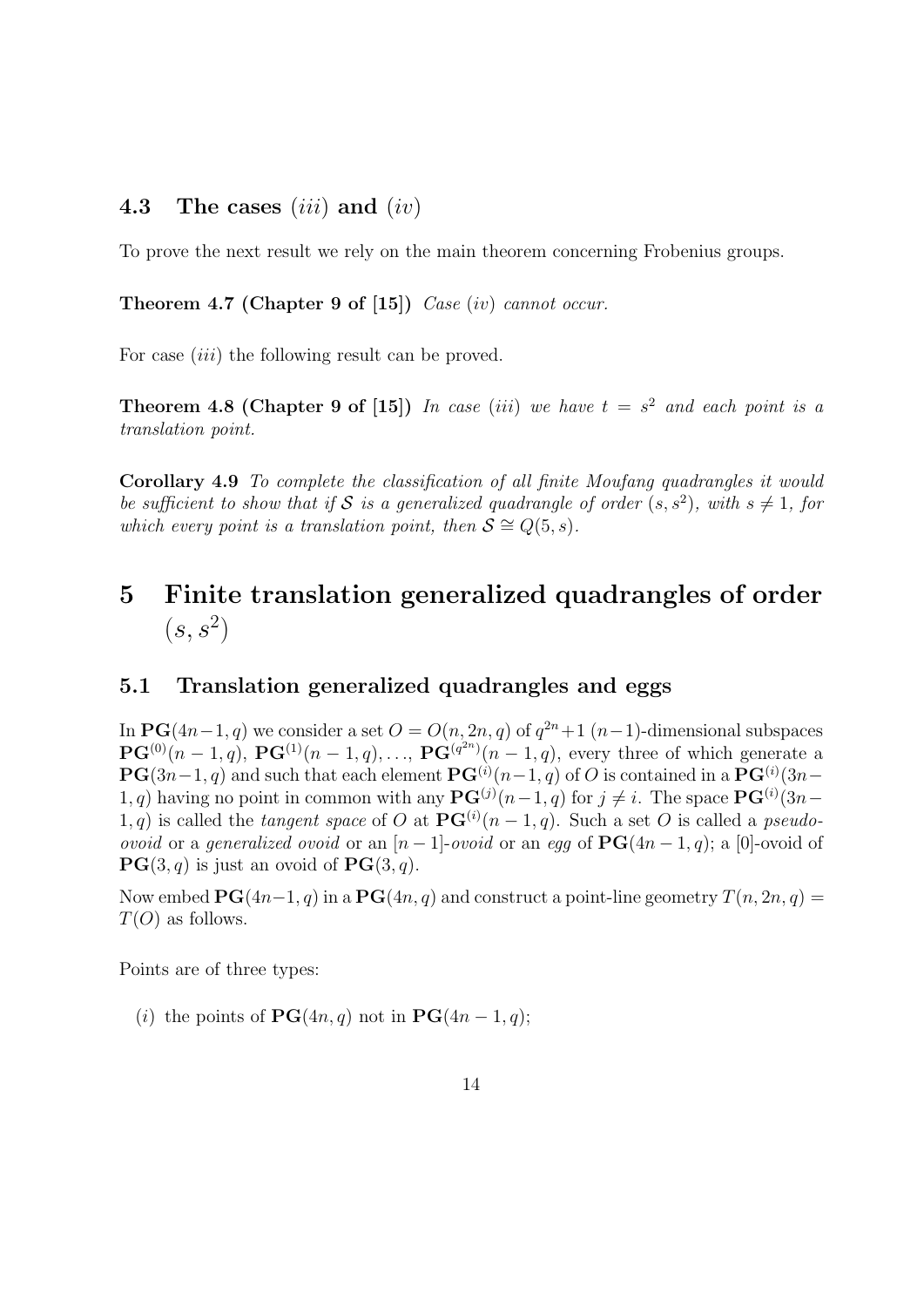- (ii) the 3n-dimensional subspaces of  $\textbf{PG}(4n, q)$  which intersect  $\textbf{PG}(4n-1, q)$  in one of the  $\mathbf{PG}^{(i)}(3n-1,q);$
- (*iii*) the symbol  $(\infty)$ .

Lines are of two types:

- (a) the *n*-dimensional subspaces of  $PG(4n, q)$  which intersect  $PG(4n-1, q)$  in a  $PG^{(i)}(n-1)$  $1, q);$
- (b) the elements of  $O(n, 2n, q)$ .

Incidence in  $T(n, 2n, q)$  is defined as follows. A point of type (i) is incident only with lines of type (a); here the incidence is that of  $\mathbf{PG}(4n, q)$ . A point of type (ii) is incident with all lines of type (a) contained in it and with the unique element of  $O$  contained in it. The point  $(\infty)$  is incident with no line of type (a) and with all lines of type (b).

Then we have the following fundamental result.

**Theorem 5.1 (Chapter 8 of [15])** The point-line geometry  $T(O) = T(n, 2n, q)$  is a generalized quadrangle of order  $(q^n, q^{2n})$  having  $(\infty)$  as translation point. Conversely, every translation generalized quadrangle of order  $(s, s^2)$ , with  $s \neq 1$ , is isomorphic to a  $T(n, 2n, q)$ . It follows that the theory of translation generalized quadrangles of order  $(s, s^2)$ , with  $s \neq 1$ , is equivalent to the theory of the eggs  $O(n, 2n, q)$ .

Remark. The theory on eggs and translation generalized quadrangles is also developed for GQ of any order  $(s,t)$ ; see Chapter 8 of [15].

#### 5.2 Kernel and translation dual

Each TGQ S of order  $(s, s^2)$ ,  $s \neq 1$ , with translation point  $(\infty)$  has a kernel K, where K is a field the multiplicative group of which is isomorphic to the group of all collineations of S fixing linewise the translation point  $(\infty)$  and any given point opposite  $(\infty)$ . We have  $|\mathbb{K}| \leq s$ . The field  $GF(q)$  is a subfield of K if and only if S is isomorphic to a  $T(n, 2n, q)$ . For more details we refer to Chapter 8 of [15].

Consider any TGQ  $T(n, 2n, q) = T(O)$ . The  $q^{2n} + 1$  tangent spaces of O form an egg  $O^* = O^*(n, 2n, q)$  in the dual space of  $PG(4n-1, q)$ ; see Chapter 8 of [15]. So in addition to  $T(O)$  there arises a TGQ  $T(O^*)$ , also denoted  $T^*(O)$ , with the same order  $(q^n, q^{2n})$ . The TGQ  $T<sup>*</sup>(O)$  is called the *translation dual* of the TGQ  $T(O)$ . Examples are known for which  $T(O) \cong T(O^*)$ , and examples are known for which  $T(O) \not\cong T(O^*)$ ; see e.g. [24].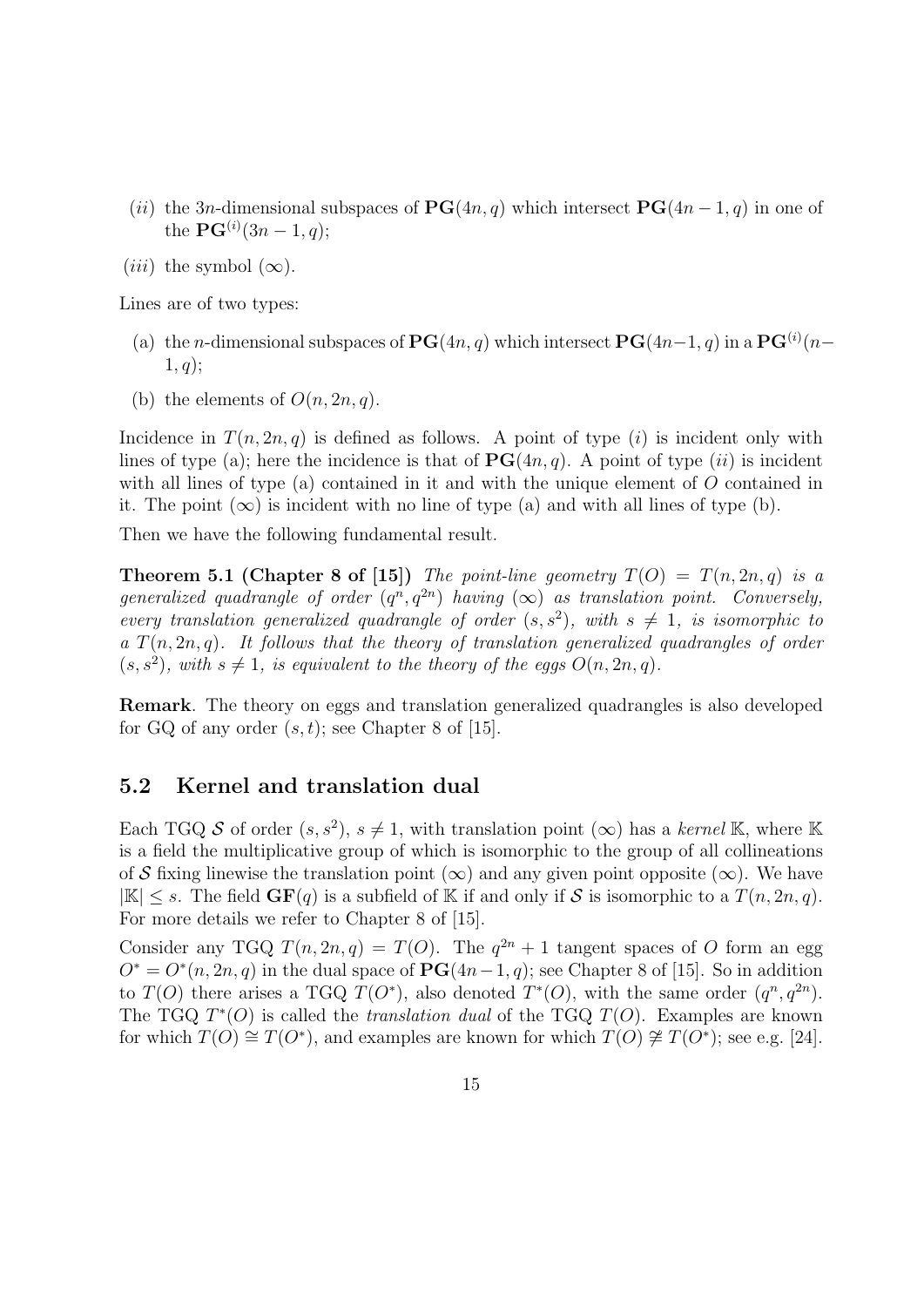## 6 The last step and generalizations

## 6.1 Translation generalized quadrangles containing a regular line not incident with the translation point

Let  $S = (\mathcal{P}, \mathcal{L}, I)$  be a TGQ of order  $(s, s^2), s \neq 1$ , with translation point  $(\infty)$ . By Chapter 8 of [15] all lines incident with  $(\infty)$  are regular. For the rest of this section we assume that S has a regular line M not incident with the point  $(\infty)$ .

Suppose that  $S = T(n, 2n, q) = T(O)$ , with  $O = {\pi_0, \pi_1, \cdots, \pi_{q^{2n}}}$ , and where M is concurrent with the line  $\pi_0$  of S. By transitivity it is clear that all lines concurrent with  $\pi_0$  are regular. The projective space containing O will be denoted by PG(4n – 1,q). The tangent space of O at  $\pi_i$  will be denoted by  $\tau_i$ , with  $i = 0, 1, \dots, q^{2n}$ . Further, let  $\stackrel{\sim}{O} = \pi_0 \cup \pi_1 \cup \cdots \cup \pi_{q^{2n}}.$ 

In [28] the following results are proved. Let  $\pi_i, \pi_j, \pi_k$  be distinct elements of O such that there exists a  $((q^{n} + 1) \times (q^{n} + 1))$ -grid, that is, a subGQ of order  $(q^{n}, 1)$ , not containing ( $\infty$ ) but containing points incident respectively with  $\pi_i, \pi_j, \pi_k$ ; such is the case if  $\pi_0 \in {\pi_i, \pi_j, \pi_k}$ . If  $x \in \pi_i$ , then the unique conic C containing x, containing a point of  $\pi_j$  and  $\pi_k$ , and whose plane contains a line of  $\tau_i, \tau_j$  and  $\tau_k$ , belongs completely to O. Such a conic will be called a  $\pi_0$ -conic. Also the planes of these  $(q^n - 1)/(q - 1)$   $\pi_0$ -conics intersecting  $\pi_i$ ,  $\pi_j$ ,  $\pi_k$  belong to some Segre variety  $\mathcal{S}_{2:n-1}$ ; for the definition and properties of Segre varieties we refer to Section 25.5 of [9]. Further, the  $q + 1$  maximal  $(n - 1)$ -spaces of  $\mathcal{S}_{2;n-1}$  containing a point of C, and distinct from the plane of C for  $n=3$ , are elements of the egg O. The set of these  $q + 1$  spaces will be called an *inflated*  $\pi_0$ -conic.

Let  $q \neq 2$ , let  $\pi_i, \pi_k \in O\setminus {\pi_0}$  with  $\pi_j \neq \pi_k$ , and let  $\lt \pi_j, \pi_k > \cap \tau_0 = \tau_{j,k}$  with  $\lt \pi_j, \pi_k >$ , the projective space generated by  $\pi_j$  and  $\pi_k$ . If the  $\pi_0$ -conic C intersects  $\pi_0, \pi_j, \pi_k$ , then we say that  $\langle \tau_{i,k}, \pi_0 \rangle$  is the *tangent space* at  $\pi_0$  of the inflated  $\pi_0$ -conic defined by C. That tangent space is tangent to exactly  $q^{2n-1}$  inflated  $\pi_0$ -conics. If  $q = 2$  and if S has a translation point collinear with, but distinct from, the translation point  $(\infty)$ , then we have the same conclusion.

The foregoing results are the starting point in proving the following theorem.

**Theorem 6.1 ([28],Theorem 6.1)** Let  $q \neq 2$ . If  $\pi_j, \pi_k \in O\backslash {\{\pi_0\}}$ , with  $\pi_j \neq \pi_k$ , then the  $(3n-1)$ -dimensional space  $\langle \pi_0, \pi_j, \pi_k \rangle$  contains exactly  $q^n + 1$  elements of the egg O, that is, O is good at its element  $\pi_0$ . If  $q = 2$  and if S has a translation point collinear with, but distinct from, the translation point  $(\infty)$ , then we have the same conclusion.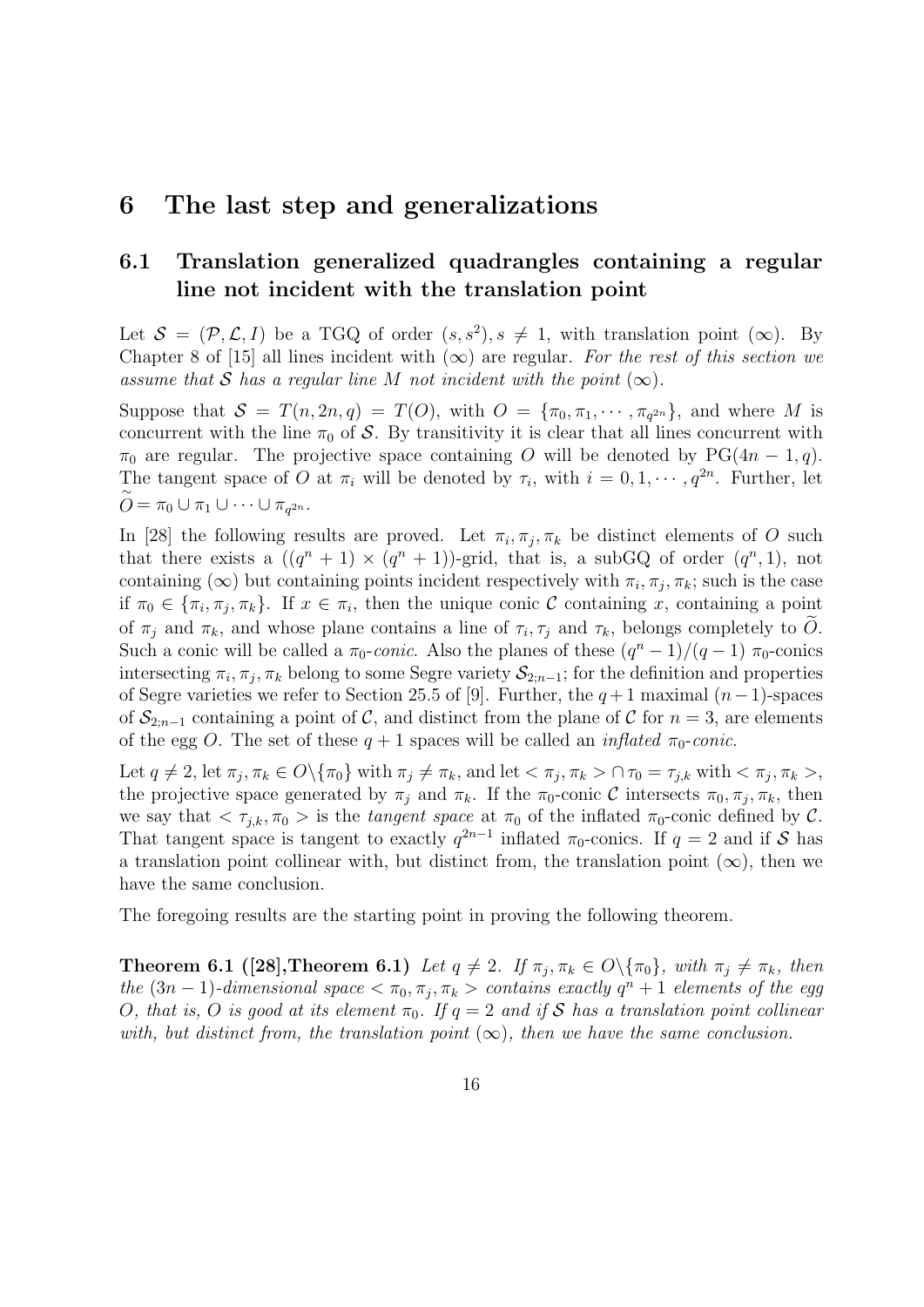#### 6.2 Flocks and generalized quadrangles

Let F be a flock of the quadratic cone K with vertex x of  $PG(3, q)$ , that is, a partition of  $K \setminus \{x\}$  into disjoint irreducible conics. Then, by [23, 10, 11, 13, 14], with F there corresponds a GQ  $\mathcal{S}(F)$  of order  $(q^2, q)$ ; such a GQ will be called a flock generalized quadrangle.

In the series of papers [24, 25, 26] the following theorem is obtained.

**Theorem 6.2** ([24, 25, 26]) If the eqg O is good at its element  $\pi_0$  and q is odd, then S is the point-line dual of the translation dual of a flock translation generalized quadrangle.

In the even case, relying on [27], we can prove the following theorem.

**Theorem 6.3 ([28])** If the egg O is good at its element  $\pi_0$ , if q is even, and if  $T(O)$  has a regular line M concurrent with  $\pi_0$ , but not incident with  $(\infty)$ , then  $T(O) \cong Q(5, q^n)$ .

#### 6.3 Main theorems

From Sections 6.1 and 6.2 we now easily deduce the next theorems.

**Theorem 6.4** Let S be a translation generalized quadrangle of order  $(s, s^2)$ ,  $s \neq 1$ , with translation point ( $\infty$ ) and having a regular line M not incident with the point ( $\infty$ ). If the kernel of S is not  $GF(2)$ , then for s odd the generalized quadrangle S is the point-line dual of the translation dual of a flock translation generalized quadrangle, and for s even S is isomorphic to the classical generalized quadrangle  $Q(5, s)$ .

**Theorem 6.5** Let S be a generalized quadrangle of order  $(s, s^2)$ ,  $s \neq 1$ , having two distinct collinear translation points. Then we have the conclusion of Theorem 6.4.

**Theorem 6.6** Let S be a generalized quadrangle of order  $(s, s^2)$ ,  $s \neq 1$ , for which each point is a translation point. Then  $S \cong Q(5, s)$ .

Remark. Theorem 6.5 was first proved by K. Thas in [30], but relying on the classification of finite groups with a split BN-pair of rank 1 [7, 16].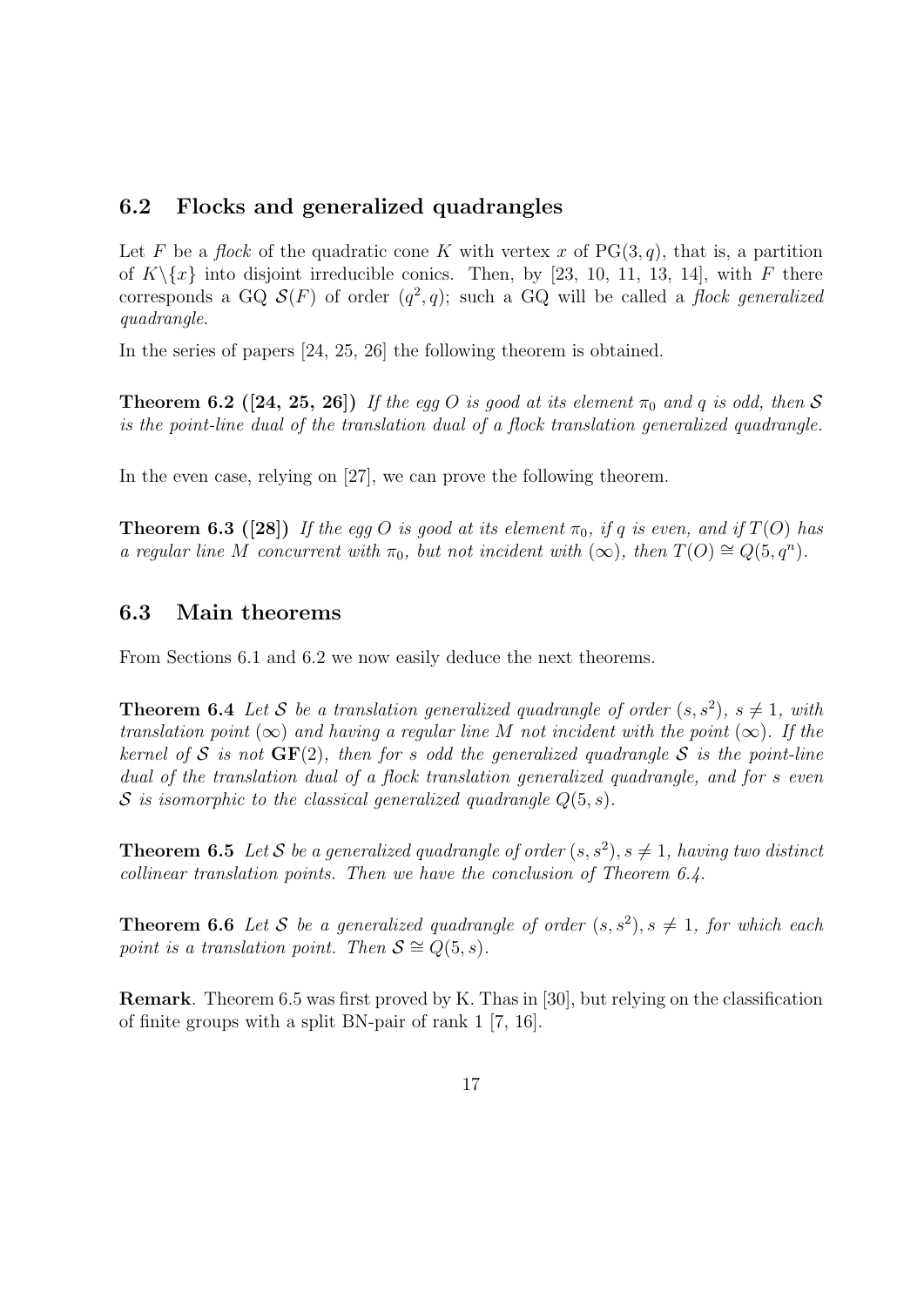# References

- [1] C. T. Benson, On the structure of generalized quadrangles, J. Algebra 15 (1970),  $443 - 454.$
- [2] F. Buekenhout & H. Van Maldeghem, Finite distance transitive generalized polygons, *Geom. Dedicata*  $52$  (1994),  $41 - 51$ .
- [3] J. R. Faulkner, Groups with Steinberg relations and coordinatization of polygonal geometries, Mem. Am. Math. Soc. (10) 185 (1977).
- [4] **P. Fong & G. M. Seitz**, Groups with a  $(B,N)$ -pair of rank 2, I, Invent. Math. 21  $(1973), 1 - 57.$
- [5] **P. Fong & G. M. Seitz**, Groups with a  $(B,N)$ -pair of rank 2, II, *Invent. Math.* 21  $(1974), 191 - 239.$
- [6] F. Haot & H. Van Maldeghem, Some characterizations of Moufang generalized quadrangles, to appear in Glasgow Math. J.
- [7] C. Hering, W. M. Kantor & G. M. Seitz, Finite groups with a split BN-pair of rank 1, I., *J. Algebra* **20** (1972),  $435 - 475$ .
- [8] D. G. Higman, Partial geometries, generalized quadrangles and strongly regular graphs, in Atti convegno di geometria e sue applicazioni (ed. A. Barlotti), Perugia  $(1971), 263 - 293.$
- [9] J. W. P. Hirschfeld & J. A. Thas, General Galois Geometries. Oxford University Press, Oxford, 1991.
- [10] W. M. Kantor, Generalized quadrangles associated with  $G_2(q)$ , J. Combin. Theory Ser. A 29 (1980),  $212 - 219$ .
- [11] W. M. Kantor, Some generalized quadrangles with parameters  $(q^2, q)$ , Math. Z. 192 (1986),  $45 - 50$ .
- [12] **B. Mühlherr & H. Van Maldeghem**, Exceptional Moufang quadrangles of type  $F_4$ , *Canad. J. Math.* **51** (1999), 347 – 371.
- [13] S. E. Payne, Generalized quadrangles as group coset geometries, Congr. Numer. 29  $(1980), 717 - 734.$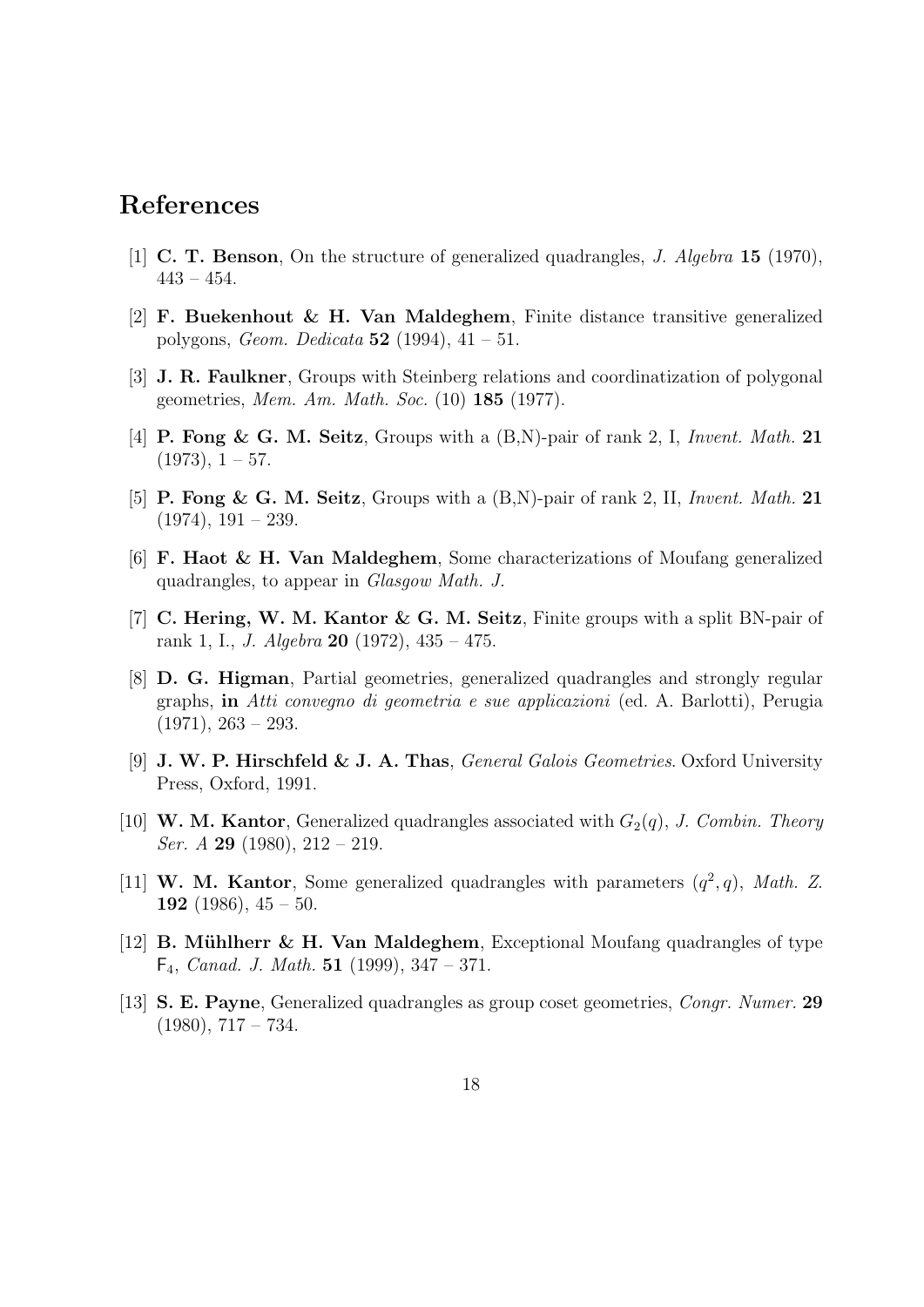- [14] S. E. Payne, A new infinite family of generalized quadrangles, Congr. Numer. 49  $(1980), 115 - 128.$
- [15] S. E. Payne & J. A. Thas, Finite Generalized Quadrangles, Research Notes in Mathematics 110, Pitman Advanced Publishing Program, Boston/London/Melbourne, 1984.
- [16] **E. E. Shult**, On a class of doubly transitive groups, *Illinois J. Math.* **16** (1972),  $434 - 455$ .
- $[17]$  R. R. Singleton, Minimal regular graphs with maximal even girth, *J. Combin. Theory* **1** (1966),  $306 - 332$ .
- [18] G. Tallini, Strutture di incidenza dotate di polarità, Rend. Sem. Mat. Fis. Milano 41 (1971),  $3 - 42$ .
- [19] K. Tent, Half Moufang implies Moufang for generalized quadrangles, to appear in J. Reine Angew. Math.
- [20] K. Tent & H. Van Maldeghem, Split BN-pairs of rank 2 and Moufang polygons, I., Adv. Math.  $174$  (2003),  $254 - 265$ .
- [21] **J. A. Thas**, On generalized quadrangles with parameters  $s = q^2$  and  $t = q^3$ , Geom. Dedicata 5 (1976),  $485 - 496$ .
- [22] **J. A. Thas**, The classification of all  $(x, y)$ -transitive generalized quadrangles, J. Combin. Theory Ser. A 42 (1986),  $154 - 157$ .
- [23] J. A. Thas, Generalized quadrangles and flocks of cones, European J. Combin. 8  $(1987), 441 - 452.$
- [24] **J. A. Thas**, Generalized quadrangles of order  $(s, s^2)$ , I., *J. Combin. Theory Ser. A* 67 (1994),  $140 - 160$ .
- [25] **J. A. Thas**, Generalized quadrangles of order  $(s, s^2)$ , II., *J. Combin. Theory Ser. A* 79 (1997), 223 – 254.
- [26] **J. A. Thas**, Generalized quadrangles of order  $(s, s^2)$ , III., *J. Combin. Theory Ser.* A 87 (1999), 247 – 272.
- [27] **J. A. Thas**, Translation generalized quadrangles of order  $(s, s^2)$ , s even, and eggs, J. Combin. Theory Ser. A  $99$  (2002),  $40 - 50$ .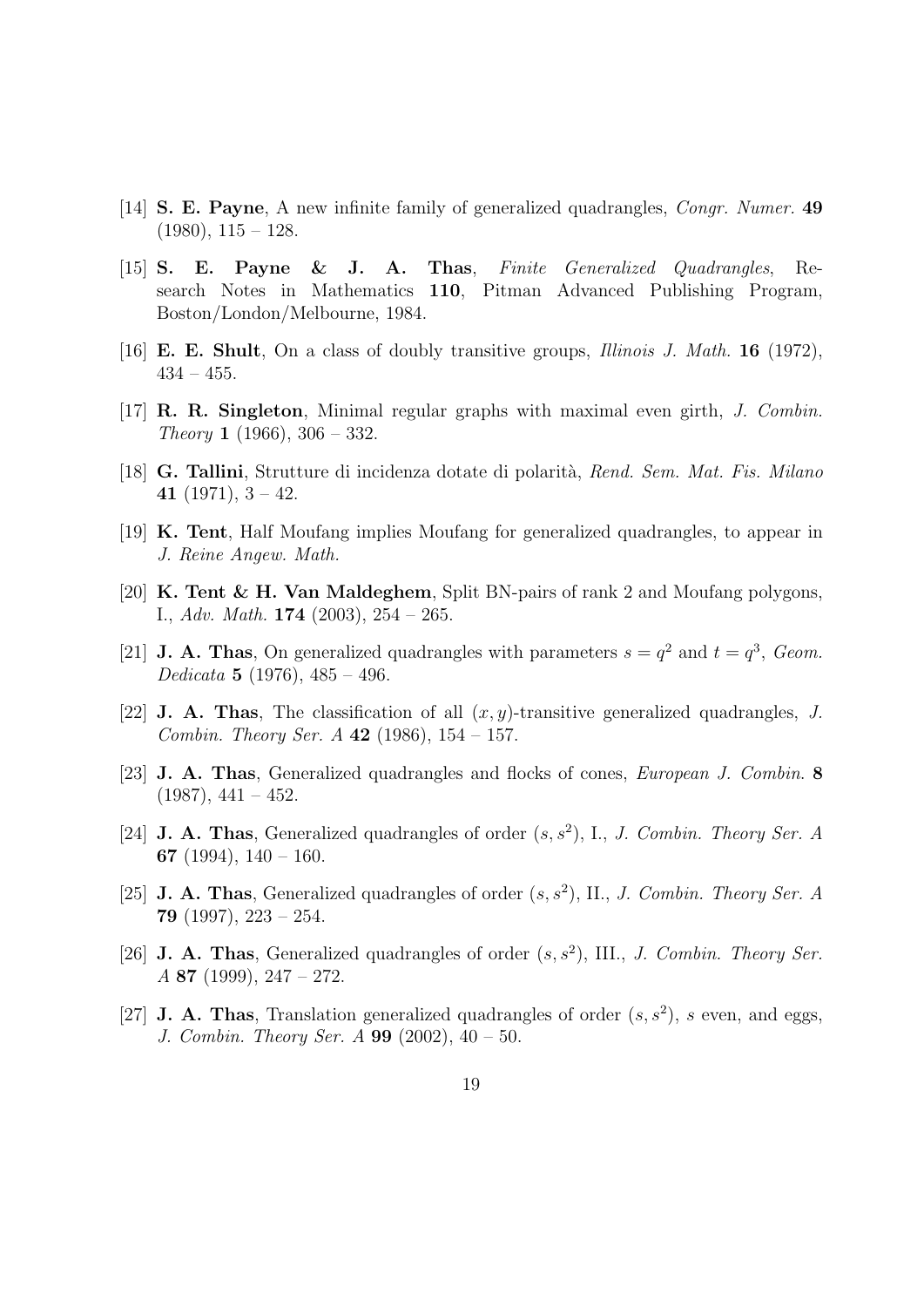- [28] J. A. Thas, Moufang quadrangles and the theorem of Fong-Seitz on BN-pairs, preprint.
- [29] J. A. Thas, S. E. Payne & H. Van Maldeghem, Half Moufang implies Moufang for finite generalized quadrangles, *Invent. Math.* **105** (1991),  $153 - 156$ .
- [30] K. Thas, The classification of generalized quadrangles with two translation points, Beiträge Algebra Geom.  $43$  (2002), 365 – 398.
- [31] K. Thas & H. Van Maldeghem, Moufang-like conditions for generalized quadrangles and classification of all finite quasi-transitive generalized quadrangles, to appear in Des. Codes Cryptogr.
- [32] K. Thas & H. Van Maldeghem, Geometrical characterizations of some Chevalley groups of rank 2, Preprint.
- [33] **J. Tits**, Sur la trialité et certains groupes qui s'en déduisent, *Inst. Hautes Etudes* Sci. Publ. Math. 2 (1959), 13–60.
- [34] **J. Tits**, *Buildings of Spherical Type and Finite BN-Pairs*, Lecture Notes in Mathematics 386, Springer, Berlin, 1974.
- [35] **J. Tits**, Non-existence de certains polygones généralisés, I, Invent. Math. **36** (1976),  $275 - 284.$
- [36] J. Tits, Classification of buildings of spherical type and Moufang polygons: a survey, Coll. Intern. Teorie Combin. Accad. Naz. Lincei, Roma 1973, Atti dei convegni Lincei 17 (1976),  $229 - 246$ .
- [37] **J. Tits**, Non-existence de certains polygones généralisés, II, Invent. Math. 51 (1979),  $267 - 269.$
- [38] **J. Tits**, Moufang octagons and the Ree groups of type  ${}^2F_4$ , *Amer. J. Math.* 105  $(1983), 539 - 594.$
- [39] J. Tits, Moufang polygons, I. Root data, Bull. Belg. Math. Soc. Simon Stevin 1  $(1994), 455 - 468.$
- [40] **J. Tits & R. Weiss**, *Moufang Polygons*, Springer Monographs in Mathematics, 2002.